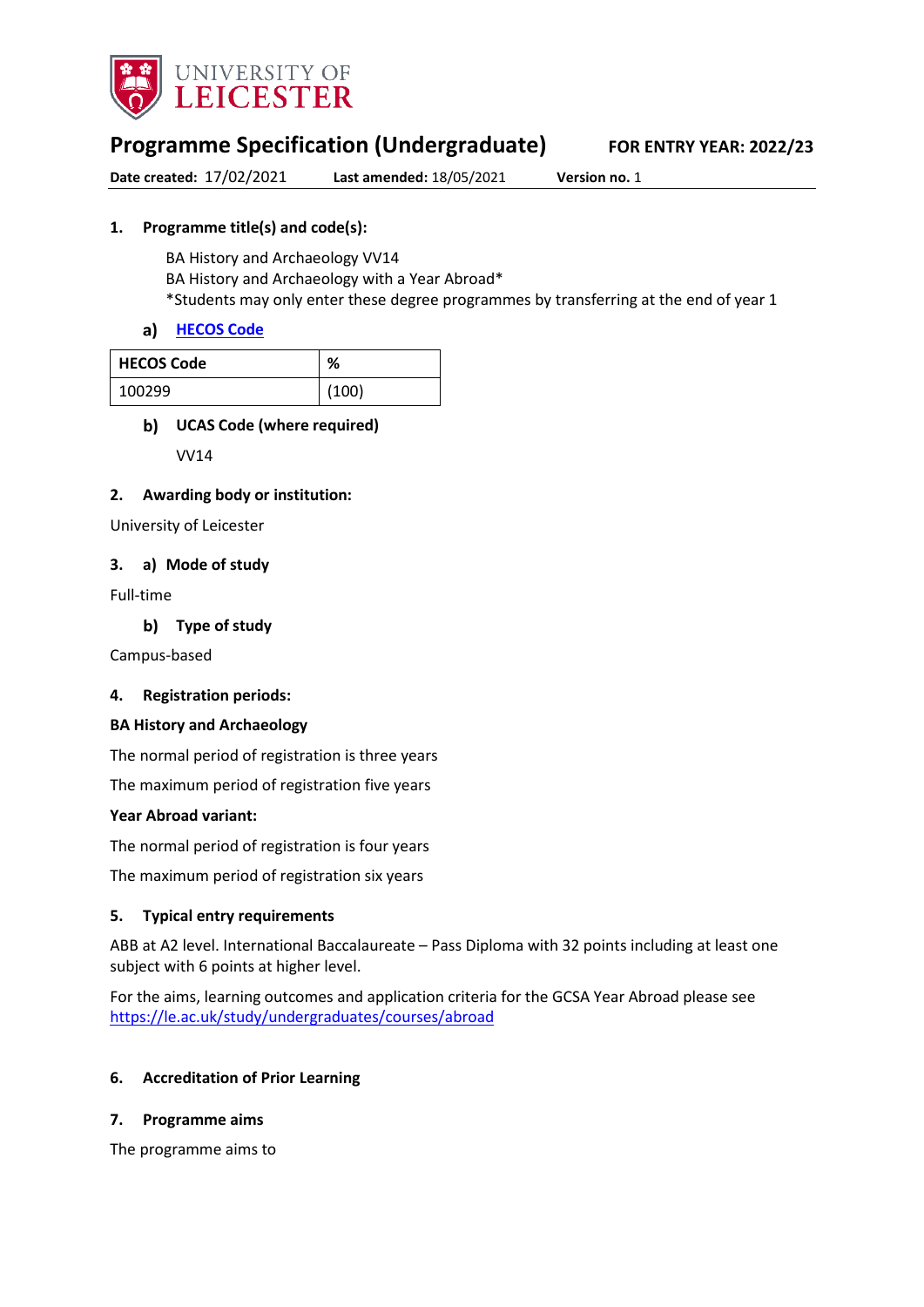- provide a rigorous, coherent and attractive curriculum that draws on the research expertise and teaching strengths of the School of Archaeology and Ancient History, and of the School of History, Politics and International Relations;
- provide a stimulating and challenging learning experience for all students;
- develop students' knowledge and understanding of the full chronological and geographical range of their two complementary disciplines;
- develop students' abilities to apply historical and archaeological theories, techniques, and concepts to analyse and explain specific periods and themes in History and Archaeology;
- enable students to demonstrate a variety of approaches to understanding past societies as used by historians and archaeologists;
- enable students to develop and demonstrate a range of skills necessary for the study of History and Archaeology;
- enable students to develop and demonstrate a range of transferable skills necessary for successful career development and a lifetime of effective independent learning.
- In addition, the Year Abroad aims to:
- expand and broaden the curriculum through engagement with alternative academic traditions
- further deepen students' understanding of the specific periods and themes in History and Archaeology through study in a different academic context
- develop and enhance students' independence, confidence and global outlook
- reinforce the importance of internationalisation

### **8. Reference points used to inform the programme specification**

- QAA Benchmarking Statement
- Framework for Higher Education Qualifications (FHEQ)
- UK Quality Code for Higher Education
- University Learnin[g Strategy](https://www2.le.ac.uk/offices/sas2/quality/learnteach)
- **[University Assessment Strategy](https://www2.le.ac.uk/offices/sas2/quality/learnteach)**
- University of Leicester Periodic Developmental Review Report
- External Examiners' reports (annual)
- United Nations Education for Sustainable Development Goals
- Student Destinations Data

### **9. Programme Outcomes**

Unless otherwise stated, programme outcomes apply to all awards specified in 1. Programme title(s).

### **Discipline specific knowledge and competencies**

### i) Mastery of an appropriate body of knowledge

| <b>Intended Learning</b><br><b>Outcomes</b>                  | <b>Teaching and Learning Methods</b>                                                                                                    | <b>How Demonstrated?</b>                                                                                                                                                                                                                                                                                                 |
|--------------------------------------------------------------|-----------------------------------------------------------------------------------------------------------------------------------------|--------------------------------------------------------------------------------------------------------------------------------------------------------------------------------------------------------------------------------------------------------------------------------------------------------------------------|
| Demonstrate mastery of an<br>and archaeological<br>knowledge | Lectures, tutorials, seminars,<br>appropriate body of historical directed reading, independent<br>research, resource-based<br>learning. | Essays; short-answer,<br>multiple choice and essay-based<br>examinations; a dissertation; seminar<br>presentations; posters; wikis; weekly<br>in-class quizzes; computer-based<br>exercises and project<br>work; contributions to<br>discussions; oral<br>presentations; problem-based<br>exercises; laboratory classes. |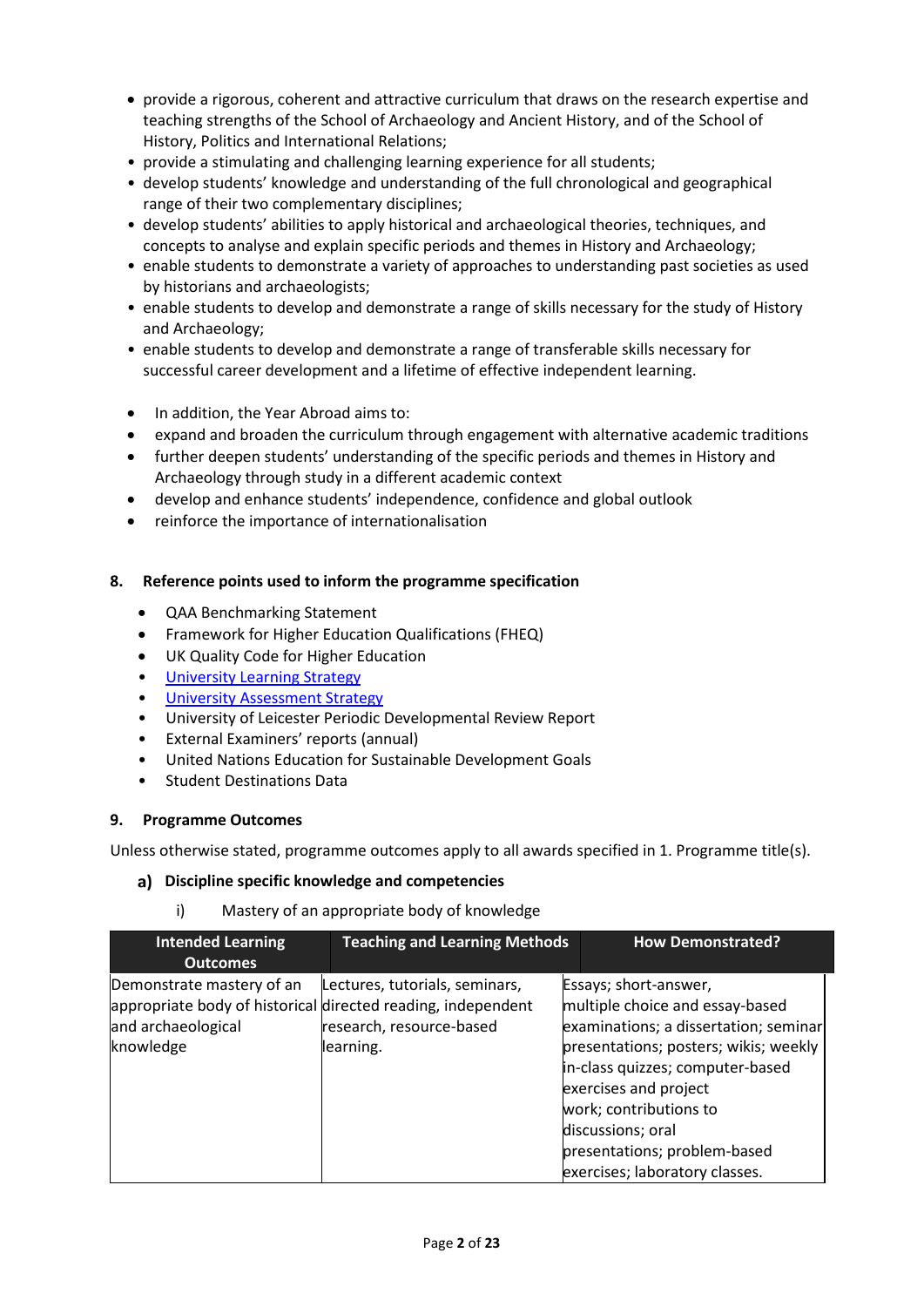ii) Understanding and application of key concepts and techniques

| <b>Intended Learning</b><br><b>Outcomes</b>                                                                                                                                                                                                                                                                                                                                                                            | <b>Teaching and Learning Methods</b>                                                                                                                                                                                                                                             | <b>How Demonstrated?</b>                                                                                                                                                                                                                                                                                                                                                                                     |
|------------------------------------------------------------------------------------------------------------------------------------------------------------------------------------------------------------------------------------------------------------------------------------------------------------------------------------------------------------------------------------------------------------------------|----------------------------------------------------------------------------------------------------------------------------------------------------------------------------------------------------------------------------------------------------------------------------------|--------------------------------------------------------------------------------------------------------------------------------------------------------------------------------------------------------------------------------------------------------------------------------------------------------------------------------------------------------------------------------------------------------------|
| Demonstrate understanding<br>of the complexity of<br>reconstructing the past, the<br>problematic and varied natureclasses, team problem solving<br>lof historical and<br>archaeological evidence<br>Demonstrate a variety of<br>approaches<br>to understanding,<br>constructing and interpreting<br>the past<br>Demonstrate comprehension<br>of and practice in a variety of<br>archaeological practical<br>techniques | Lectures, tutorials, seminars,<br>directed reading, independent<br>research, computer practical<br>exercises<br>Tutorials, seminars, independent<br>research, computer practical<br>classes, team problem solving<br>exercises<br>Fieldwork, survey and<br>excavation experience | Essays; short-answer,<br>multiple choice and essay-based<br>examinations; a dissertation; seminar<br>presentations; posters; weekly in-class<br>quizzes; computer-based exercises<br>and project work; contributions to<br>discussions; oral<br>presentations; problem-based<br>exercises; laboratory classes.<br>Participation in level 2 and<br><b>B</b> fieldwork and completion<br>of fieldwork reports. |

# iii) Critical analysis of key issues

| <b>Intended Learning</b><br><b>Outcomes</b>                                                                                                                                                                                                                                  | <b>Teaching and Learning Methods</b>                                                                                                                                                                                                                                                                                                                                | <b>How Demonstrated?</b>                                                                                                                                                             |
|------------------------------------------------------------------------------------------------------------------------------------------------------------------------------------------------------------------------------------------------------------------------------|---------------------------------------------------------------------------------------------------------------------------------------------------------------------------------------------------------------------------------------------------------------------------------------------------------------------------------------------------------------------|--------------------------------------------------------------------------------------------------------------------------------------------------------------------------------------|
| Compare and analyse the<br>histories of different<br>societies and cultures<br>Analyse past human<br>societies through the<br>assessment of<br>continuity and change over<br>extended time spans<br>Reflect critically on the<br>nature and theoretical basis<br>disciplines | Lectures, tutorials, seminars,<br>directed reading, independent<br>research, team problem solving<br>exercises<br>Lectures, tutorials, seminars,<br>directed reading, independent<br>research, team problem solving<br>exercises<br>Tutorials, seminars, directed<br>reading, independent research,<br>of History and Archaeology as team problem solving exercises | Essays; short-answer and essay-based<br>examinations; seminar<br>presentations; posters; independent<br>research projects; contributions to<br>discussions; problem-based exercises. |

iv) Clear and concise presentation of material

| <b>Intended Learning</b><br><b>Outcomes</b>                                                                    | <b>Teaching and Learning Methods</b>                                                                           | <b>How Demonstrated?</b>                                                                                                                 |
|----------------------------------------------------------------------------------------------------------------|----------------------------------------------------------------------------------------------------------------|------------------------------------------------------------------------------------------------------------------------------------------|
| Present historical and<br>archaeological problems and<br>arguments in a variety of<br>written and oral formats | Lectures, tutorials, seminars,<br>directed reading, independent<br>research, team problem solving<br>exercises | Writing tasks (including<br>examinations); seminar<br>presentations; contributions to<br>discussions; dissertations; reports;<br>posters |

### v) Critical appraisal of evidence with appropriate insight

| <b>Intended Learning</b>      | <b>Teaching and Learning Methods</b> | <b>How Demonstrated?</b>             |  |
|-------------------------------|--------------------------------------|--------------------------------------|--|
| <b>Outcomes</b>               |                                      |                                      |  |
| Develop and sustain           | Lectures, tutorials, seminars,       | Essays; essay-based                  |  |
| historical and archaeological | directed reading, independent        | examinations, seminar presentations; |  |
| arguments, formulating        | research, team problem solving       | independent                          |  |
| appropriate questions and     | exercises                            | research projects; contributions     |  |
| utilising evidence            |                                      | to discussions; problem-based        |  |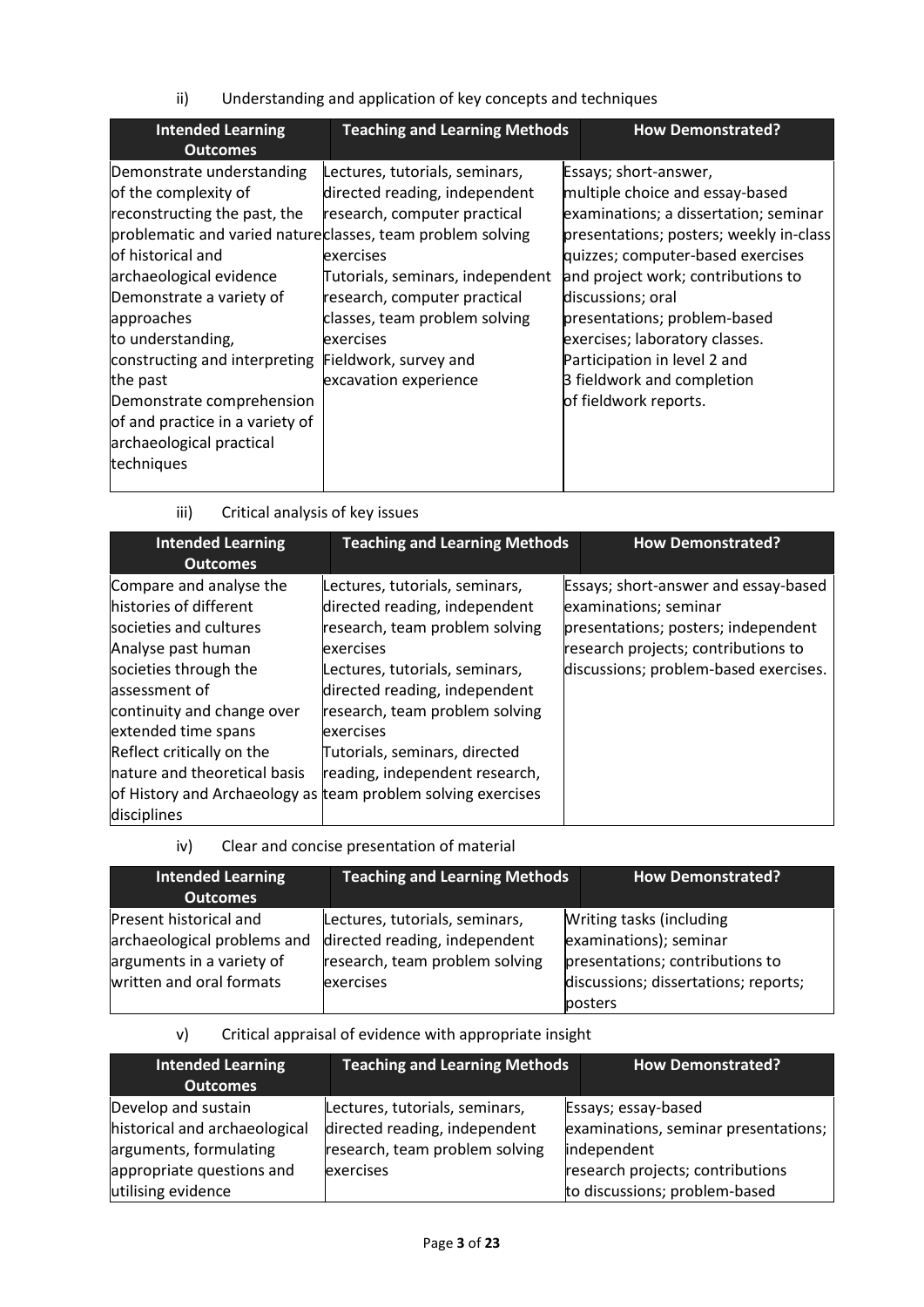| <b>Intended Learning</b><br><b>Outcomes</b>                                                                                                                         | <b>Teaching and Learning Methods</b>                                                                                                                          | <b>How Demonstrated?</b>                                                    |
|---------------------------------------------------------------------------------------------------------------------------------------------------------------------|---------------------------------------------------------------------------------------------------------------------------------------------------------------|-----------------------------------------------------------------------------|
| Read, analyse, and reflect<br>critically on historical texts<br>and archaeological source<br>materials and their contexts,<br>and on the variety of such<br>sources | Tutorials, seminars, directed<br>reading, independent research,<br>computer- aided learning,<br>computer practical classes, team<br>problem solving exercises | exercises; dissertations; research<br>proposal; reflective learning journal |

# vi) Other discipline specific competencies

| <b>Intended Learning</b><br><b>Outcomes</b>                                                                                                                                | <b>Teaching and Learning Methods</b> | <b>How Demonstrated?</b>                                           |
|----------------------------------------------------------------------------------------------------------------------------------------------------------------------------|--------------------------------------|--------------------------------------------------------------------|
| Design, research, and present  Independent research<br>a sustained and<br>independently conceived piece<br>of writing about<br>lan historical<br>or archaeological problem |                                      | Independent research projects;<br>dissertations; fieldwork reports |

# **b)** Transferable skills

# i) Oral communication

| <b>Intended Learning</b><br><b>Outcomes</b>                                                              | <b>Teaching and Learning Methods</b>                                                                             | <b>How Demonstrated?</b>                                                                                 |
|----------------------------------------------------------------------------------------------------------|------------------------------------------------------------------------------------------------------------------|----------------------------------------------------------------------------------------------------------|
| Demonstrate clarity, fluency,<br>and coherence in oral<br>expression of historical and<br>archaeological | Seminars, tutorials, team<br>problem solving exercises<br>Seminars, tutorials, team<br>problem solving exercises | Seminar presentations;<br>contributions to discussions;<br>summative and formative oral<br>presentations |
| <b>I</b> ssues<br>Participate effectively in<br>group discussions                                        |                                                                                                                  |                                                                                                          |

# ii) Written communication

| <b>Intended Learning</b><br><b>Outcomes</b>                                                                                                                                                                                 | <b>Teaching and Learning Methods</b>                                                                      | <b>How Demonstrated?</b>                                                                                                                                                               |
|-----------------------------------------------------------------------------------------------------------------------------------------------------------------------------------------------------------------------------|-----------------------------------------------------------------------------------------------------------|----------------------------------------------------------------------------------------------------------------------------------------------------------------------------------------|
| Develop and sustain<br>historical and archaeological<br>arguments in a variety of<br>literary forms<br>Demonstrate<br>clarity, fluency and coherence<br>in written expression of<br>historical and<br>archaeological issues | Seminars, tutorials, team<br>problem solving exercises<br>Seminars, tutorials,<br>independent<br>research | Essays; essay-based<br>examinations; seminar<br>presentations; independent<br>research projects (including group<br>projects); posters; contributions<br>to discussions; dissertations |

# iii) Information technology

| <b>Intended Learning</b><br><b>Outcomes</b>                                                                | <b>Teaching and Learning Methods</b>                                                                                                    | <b>How Demonstrated?</b>                                                                                                     |
|------------------------------------------------------------------------------------------------------------|-----------------------------------------------------------------------------------------------------------------------------------------|------------------------------------------------------------------------------------------------------------------------------|
| Use IT effectively to support<br>their historical and<br>archaeological studies,<br>including using IT for | Induction programme; Arts<br>Faculty IT training programme;<br>computer practical classes;<br>independent research; skills<br>workshops | Coursework; independent<br>research projects; computer-based<br>exercises; problem-based exercises;<br>effective use of VLE. |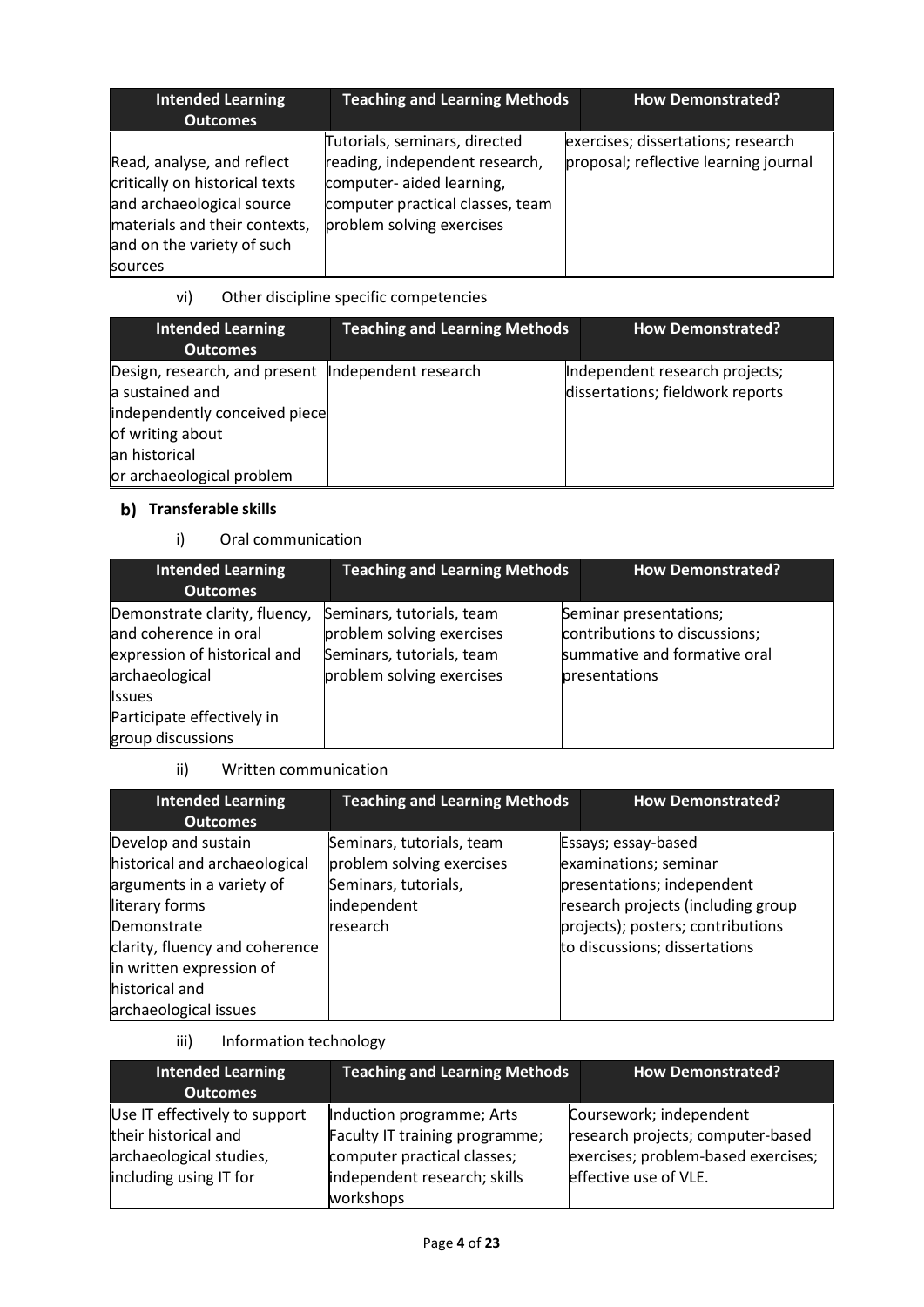| <b>Intended Learning</b><br><b>Outcomes</b>                                                                | <b>Teaching and Learning Methods</b> | <b>How Demonstrated?</b> |
|------------------------------------------------------------------------------------------------------------|--------------------------------------|--------------------------|
| bibliographic and archive<br>searches, data analysis<br>land<br>written/visual presentation of<br>evidence |                                      |                          |

iv) Numeracy

| <b>Intended Learning</b><br><b>Outcomes</b>                                                                          | <b>Teaching and Learning Methods</b> | <b>How Demonstrated?</b>                                                                       |
|----------------------------------------------------------------------------------------------------------------------|--------------------------------------|------------------------------------------------------------------------------------------------|
| Consider the uses of numerical Seminars, lectures, IT practical<br>data in historical and<br>archaeological analysis | classes; fieldwork exercises         | Research projects; computer-<br>based exercises (databases and<br>spreadsheets); problem-based |
|                                                                                                                      |                                      | exercises; fieldwork reports                                                                   |

v) Team working

| <b>Intended Learning</b><br><b>Outcomes</b>                                                                                                                               | <b>Teaching and Learning Methods</b>                                                         | <b>How Demonstrated?</b>                                                                                                         |
|---------------------------------------------------------------------------------------------------------------------------------------------------------------------------|----------------------------------------------------------------------------------------------|----------------------------------------------------------------------------------------------------------------------------------|
| Be able to<br>work collaboratively to<br>explore historical<br>and archaeological issues<br>and arguments and to<br>recognise the value of working<br>closely with others | Tutorials, seminars, team<br>problem-solving exercises, field<br>school, excavation training | Seminar presentations;<br>contributions to discussions;<br>contributions to team problem<br>solving exercises; fieldwork reports |

vi) Problem solving

| <b>Intended Learning</b><br><b>Outcomes</b>                                                                                                           | <b>Teaching and Learning Methods</b>                   | <b>How Demonstrated?</b>                                                                                                              |
|-------------------------------------------------------------------------------------------------------------------------------------------------------|--------------------------------------------------------|---------------------------------------------------------------------------------------------------------------------------------------|
| Address historical<br>and archaeological problems<br>in depth using contemporary<br>text and material sources<br>and advanced secondary<br>literature | Tutorials, seminars, team<br>problem-solving exercises | Essays; independent research<br>projects; computer-based<br>exercises; problem-based<br>exercises; research<br>proposal; dissertation |

vii) Information handling

| <b>Intended Learning</b><br><b>Outcomes</b>                                  | <b>Teaching and Learning Methods</b>                                                                                                                              | <b>How Demonstrated?</b>                                                                                                                        |
|------------------------------------------------------------------------------|-------------------------------------------------------------------------------------------------------------------------------------------------------------------|-------------------------------------------------------------------------------------------------------------------------------------------------|
| Gather and deploy evidence<br>and exchange information<br>and interpretation | Tutorials, seminars, directed<br>and data to find, retrieve, sort reading, independent research,<br>computer practical classes, team<br>problem solving exercises | Essays; independent research<br>projects; computer-based<br>exercises; posters; problem-based<br>exercises; research<br>proposal; dissertations |

viii) Skills for lifelong learning

| <b>Intended Learning</b>                                  | <b>Teaching and Learning Methods</b> | <b>How Demonstrated?</b>                  |  |
|-----------------------------------------------------------|--------------------------------------|-------------------------------------------|--|
| <b>Outcomes</b>                                           |                                      |                                           |  |
| Demonstrate                                               | All of the above, particularly       | All of the above, particularly first year |  |
| intellectual independence                                 | independent research                 | dedicated academic and transferable       |  |
| through the setting of                                    | Tutorials, career development        | skills straining; first and second        |  |
| research tasks and the solving programmes, resource based |                                      | year group project work; curriculum       |  |
|                                                           | learning, personal development       |                                           |  |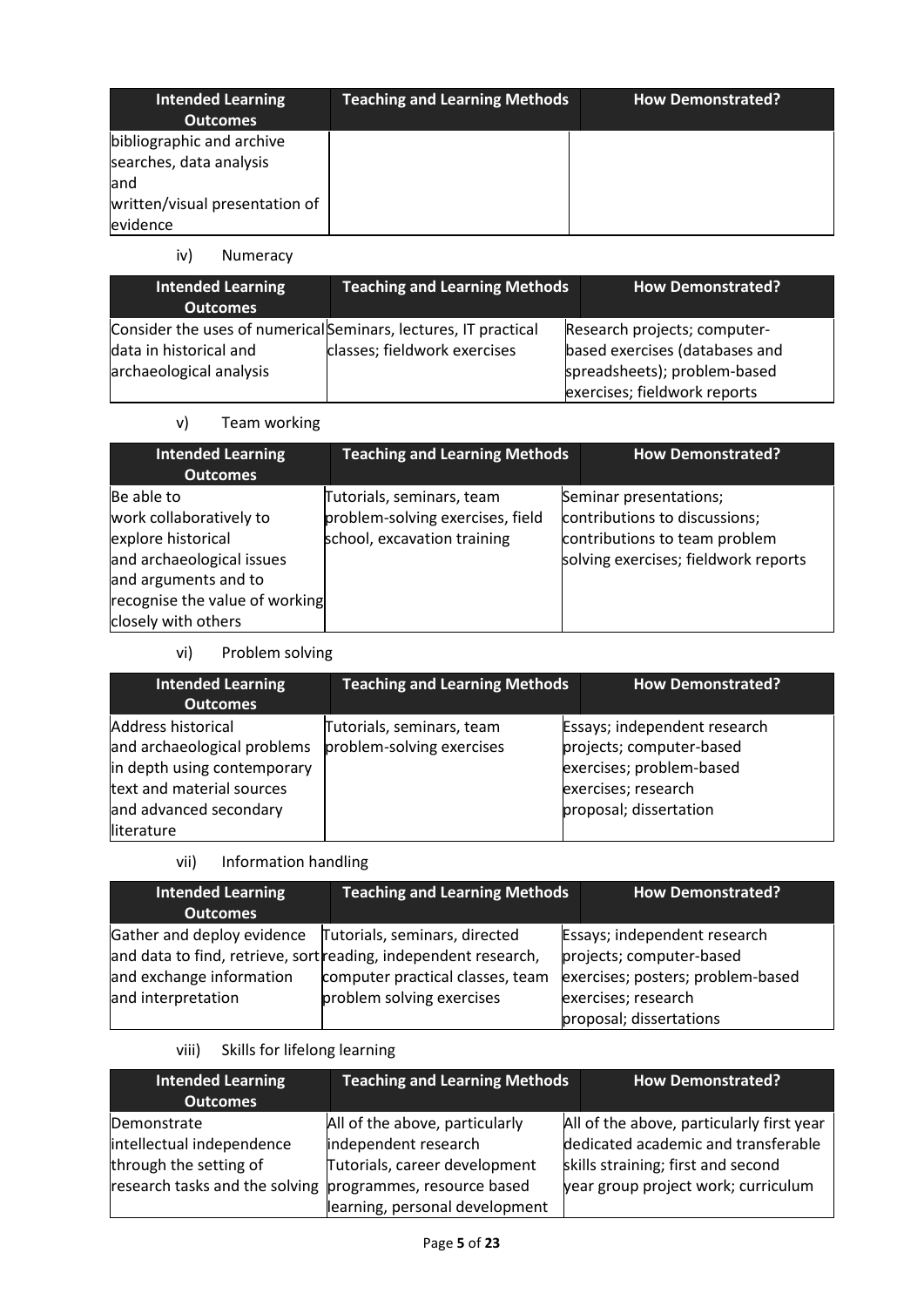| <b>Intended Learning</b><br><b>Outcomes</b>                                                                                                                                       | <b>Teaching and Learning Methods</b> | <b>How Demonstrated?</b>                                                            |
|-----------------------------------------------------------------------------------------------------------------------------------------------------------------------------------|--------------------------------------|-------------------------------------------------------------------------------------|
| of historical and archaeological planning programme<br>problems.<br>Reflect upon own learning<br>and achievements and plan<br>for personal, educational and<br>career development |                                      | vitae; personal tutor meetings; the<br>dissertation.<br>Portfolio, curriculum vitae |

### **10. Progression points**

This programme follows the standard Scheme of Progression set out i[n Senate Regulations](http://www.le.ac.uk/senate-regulations) – see the version of Senate Regulation 5 governing undergraduate programmes relevant to the year of entry.

In cases where a student has failed to meet a requirement to progress he or she will be required to withdraw from the course

For HS coded modules, certain modules include qualifying elements which students have to pass in order to obtain credits for the module. Please refer to individual module specification forms for further information.

### **11. Scheme of Assessment**

This programme follows the standard scheme of award and classification set out in [Senate](http://www2.le.ac.uk/offices/sas2/regulations/documents/senatereg5-undergraduates) [Regulation 5](https://le.ac.uk/policies/regulations/senate-regulations/senate-regulation-5)

### **12. Special features**

- The student learning experience is enhanced by a commitment to synergy between research and teaching.
- Students taking the programme have the option of a Year Abroad. The Schools of History and Archaeology and Ancient History participate in two exchange schemes: the first is based on a network of European universities (Erasmus scheme), the second involves links with Canadian and Australian Universities (Study Abroad Scheme).

### **13. Indications of programme quality**

The School of Archaeology & Ancient History's research is regularly classed as 'world-leading' or 'internationally excellent', placing us in the top half-dozen Ancient History and Archaeology departments in the UK. We deliver undergraduate and master's teaching to the highest standards with National Student Survey feedback indicating outstanding student satisfaction. The School of History is one of the largest groups of historians in the UK. It is rated excellent for teaching by TQA and its research is regularly classed as 'world-leading' and 'internationally excellent'.

Graduates of our programme take postgraduate taught courses and pursue research degrees at Leicester and many other universities. Many take Master's courses at Leicester or elsewhere; many have entered teaching or archaeological careers; and many enter graduate employment soon after graduation.

External Examiners' reports consistently praise the quality of work produced by students on this degree programme.

### **14. External Examiner(s) reports**

The details of the External Examiner(s) for this programme can be found [here.](https://www2.le.ac.uk/offices/sas2/assessments/external/current-undergraduate) The most recent External Examiners' reports can be found [here](https://exampapers.le.ac.uk/xmlui/)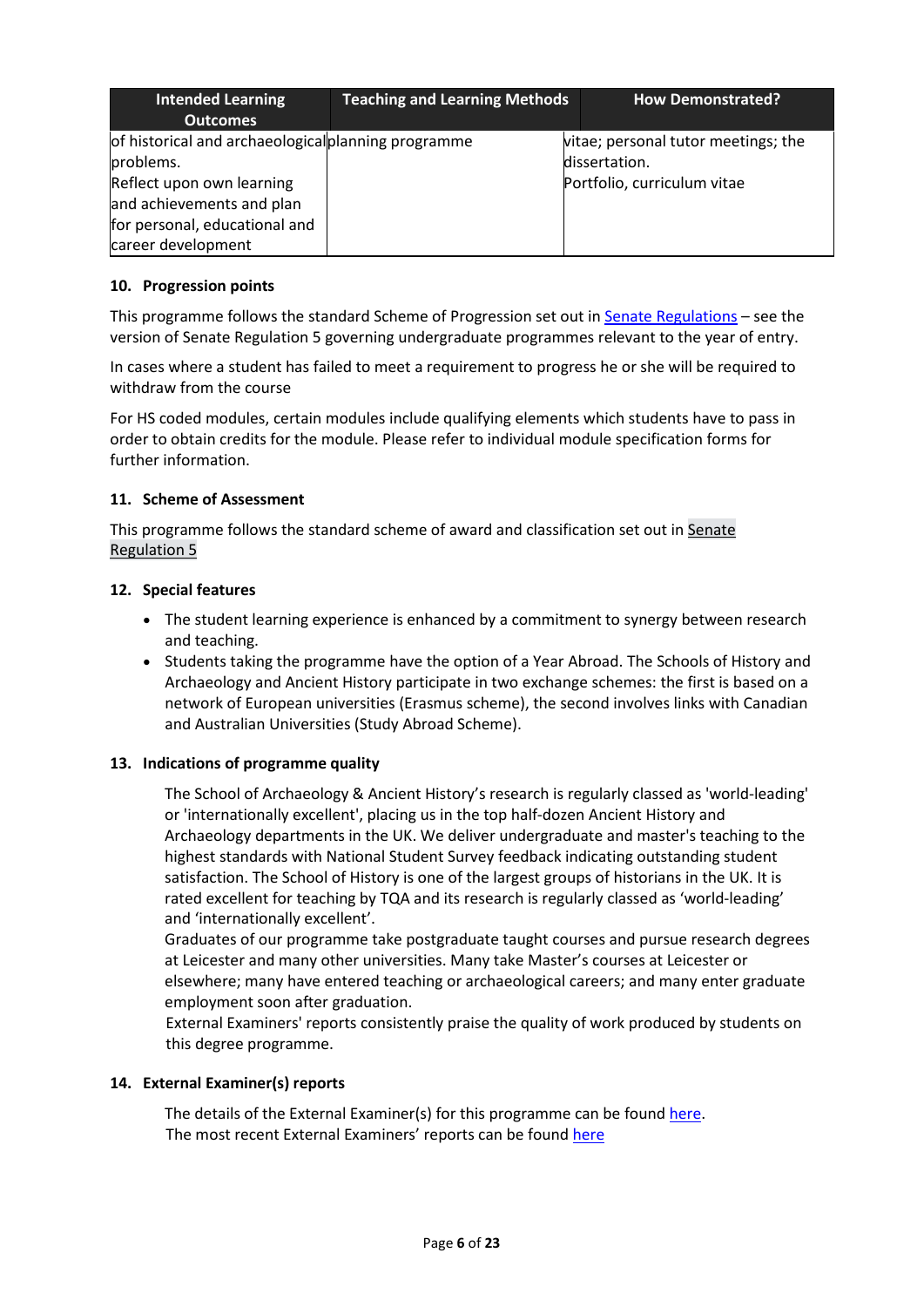

# **Programme Specification (Undergraduate) FOR ENTRY YEAR: 2022/23**

**Date created:** 17/02/2021 **Last amended:** 18/05/2021 **Version no.** 1

# **Appendix 1: Programme structure (programme regulations)**

The University regularly reviews its programmes and modules to ensure that they reflect the current status of the discipline and offer the best learning experience to students. On occasion, it may be necessary to alter particular aspects of a course or module.

#### **Updates to the programme**

| <br>Academic year affected | <b>Module Code(s)</b> | Update |
|----------------------------|-----------------------|--------|
|                            |                       |        |

### [BA History and Archaeology]

### **Level 4/Year 1 2022/23**

Credit breakdown

| <b>Status</b> | <b>Year long</b> | Semester 1 | Semester 2 |
|---------------|------------------|------------|------------|
| Core          | n/a              | 45 credits | 15 credits |
| Optional      | n/a              | 15 credits | 45 credits |

120 credits in total

### **FIRST YEAR MODULES**

#### **SEMESTER 1**

### **Core modules**

| Delivery period | Code   | <b>Title</b>                         | <b>Credits</b> |
|-----------------|--------|--------------------------------------|----------------|
| Sem 1           | AR1004 | Introduction to World Archaeology BC | 15 credits     |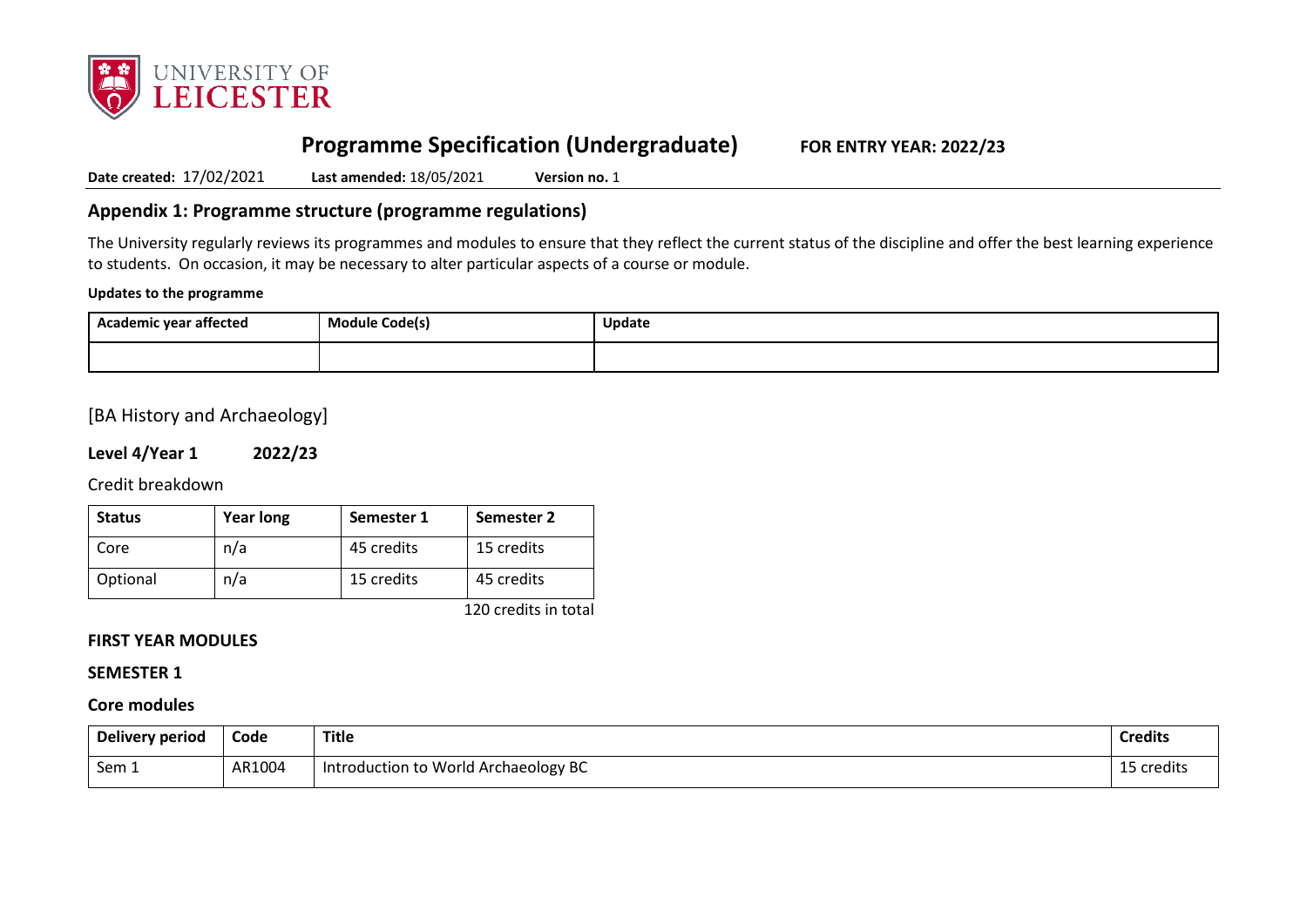| Delivery period | Code   | Title                       | <b>Credits</b> |
|-----------------|--------|-----------------------------|----------------|
| Sem 1           | AR1007 | Archaeology: The Essentials | 15 credits     |
| Sem 1           | AR1012 | Thinking Through Things     | 15 credits     |

# **Optional Modules**

# **15 credits of approved History modules**

| Delivery period | Code   | <b>Title</b>                                                        | <b>Credits</b> |
|-----------------|--------|---------------------------------------------------------------------|----------------|
| Semester 1      | HS1001 | Medieval and Early Modern Europe: People, Power, Faith, and Culture | 15 credits     |
| Semester 1      | HS1002 | The Shock of the Modern                                             | 15 credits     |

# **Semester Total 60**

# **Semester 2**

### **Core Modules**

| Delivery period | Code   | Title                                | <b>Credits</b> |
|-----------------|--------|--------------------------------------|----------------|
| Sem 1           | AR1005 | Introduction to World Archaeology AD | 15 credits     |

### **45 credits of approved History options**

| <b>Delivery period</b> | Code   | <b>Title</b>                                                      | <b>Credits</b> |
|------------------------|--------|-------------------------------------------------------------------|----------------|
| Semester 2             | HS1012 | Connections and Cultures in a Changing World, 1750 to the present | 15 credits     |
| Semester 2             | HS1013 | Modern Britain: The State We're In                                | 15 credits     |
| Semester 2             | HS1017 | With Liberty and Justice for All? U.S. History since 1877         | 15 credits     |
| Semester 2             | HS1016 | Europe 1861-1991: Emancipation and Subjugation                    | 15 credits     |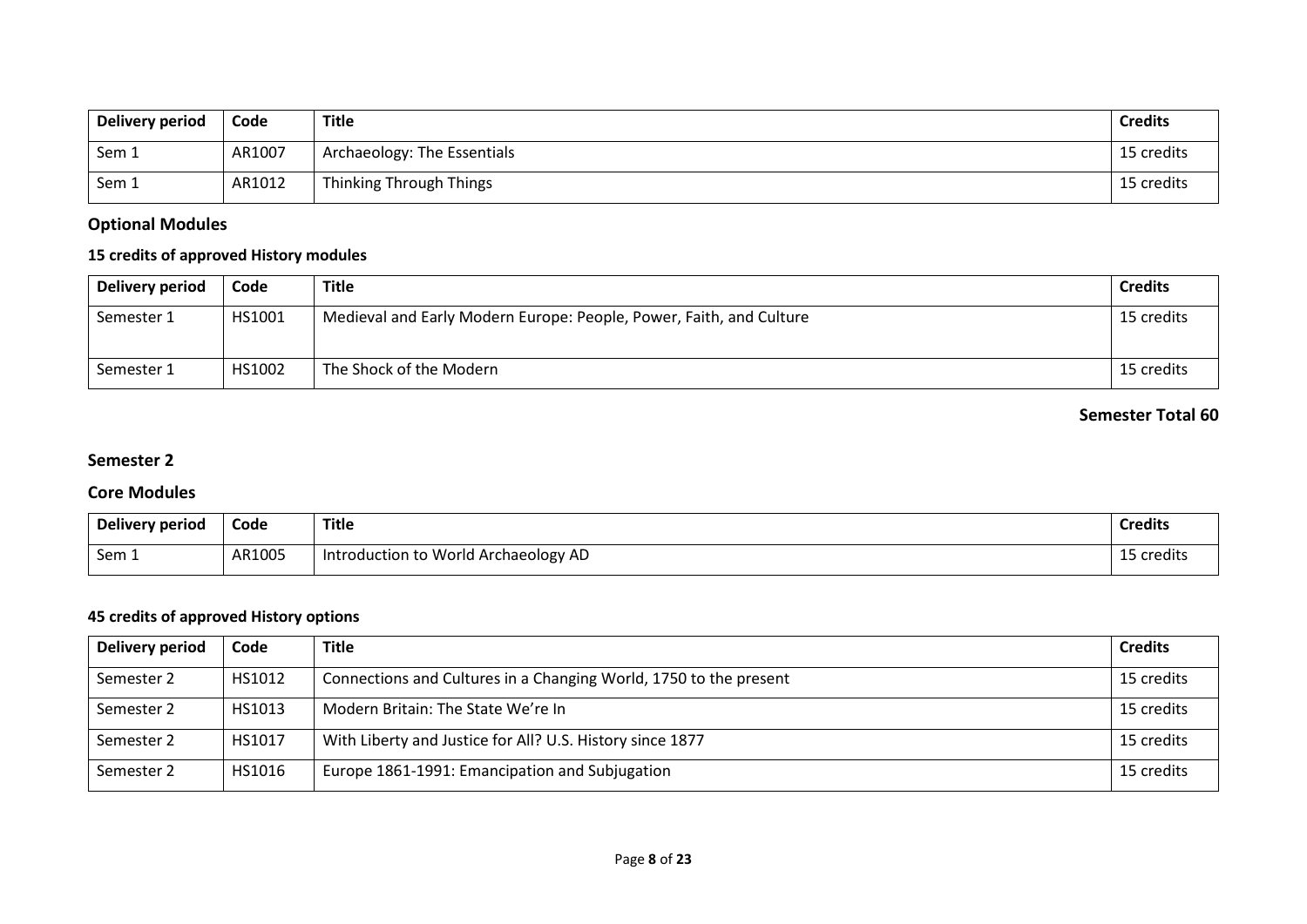# **Level 5/Year 2 2023/24**

Credit breakdown

| <b>Status</b> | <b>Year long</b> | Semester 1 | Semester 2 |
|---------------|------------------|------------|------------|
| Core          | n/a              | 30 credits | 15 credits |
| Optional      | n/a              | 30 credits | 45 credits |

120 credits in total

# **Semester 1**

# **Core modules**

| Delivery period | Code   | Title               | <b>Credits</b> |
|-----------------|--------|---------------------|----------------|
| Sem 1           | HS2401 | Perceiving the Past | 15 credits     |
| Sem 1           | AR2044 | Fieldwork I         | 15 credits     |

### **Optional Modules**

**Students should take ONE Archaeology option and ONE History option.**

**NB: The History options listed are indicative of the range of subjects to be offered. Precise module choices may vary**

# **History Options (indicative list):**

| Delivery period | Code   | <b>Title</b>                                                            | <b>Credits</b> |
|-----------------|--------|-------------------------------------------------------------------------|----------------|
| Semester 1      | HS2231 | Women and Gender in Medieval and Modern Britain                         | 15 credits     |
| Semester 1      | HS2328 | Jack-the-Ripper: Crime, Popular Culture and Policing in Victorian Times | 15 credits     |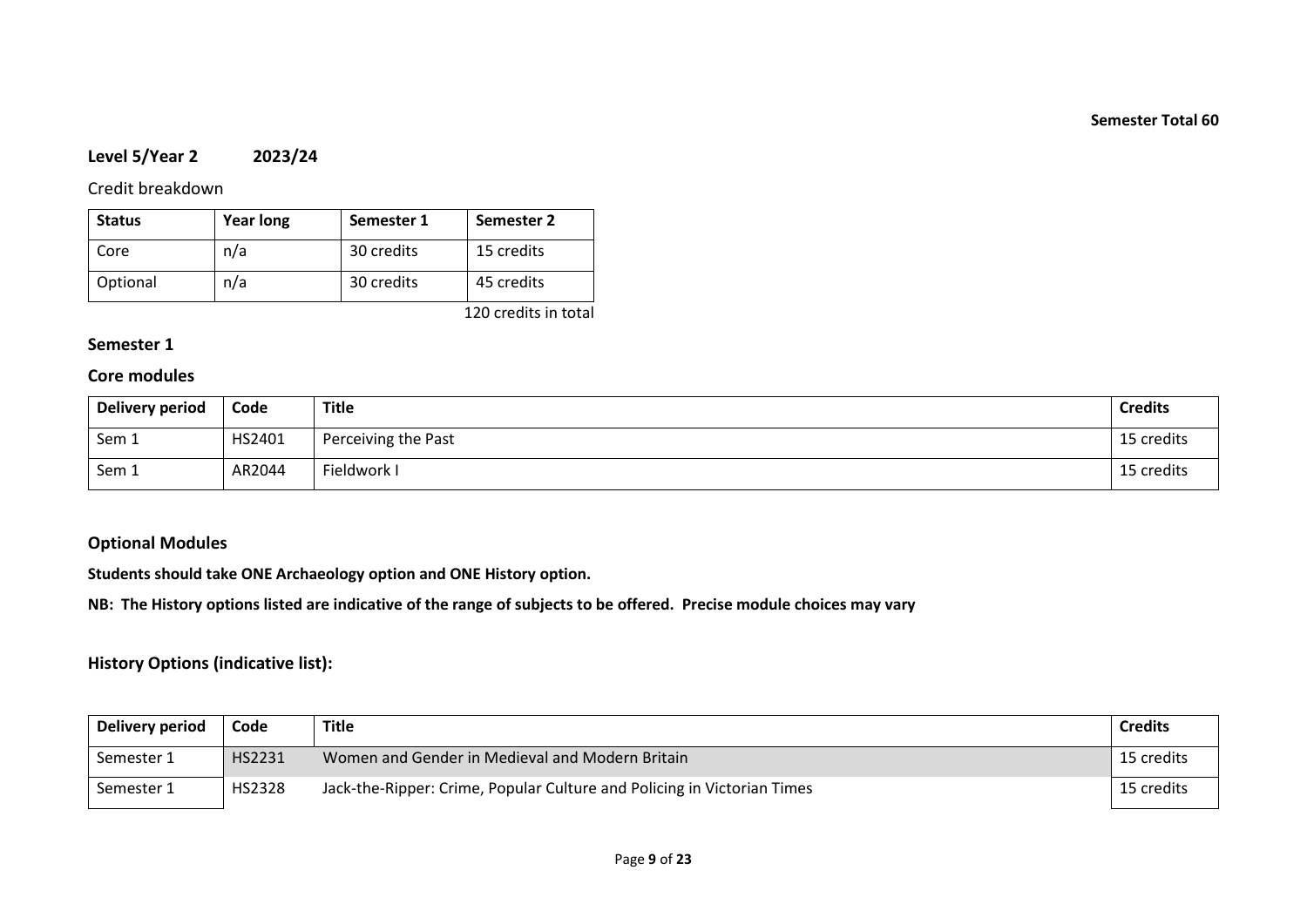| Delivery period | Code   | <b>Title</b>                                                    | <b>Credits</b> |
|-----------------|--------|-----------------------------------------------------------------|----------------|
| Semester 1      | HS2329 | A World Connected: Welfare, Economy and Government since 1945   | 15 credits     |
| Semester 1      | HS2359 | The History of Alcohol in North America, 1650-1950              | 15 credits     |
| Semester 1      | HS2362 | Living with Dictatorship: European Societies, 1918-1941         | 15 credits     |
| Semester 1      | HS23xx | Fight the Power! Race, Rights and Protest in the USA, 1865-2008 | 15credits      |

# **Archaeology options:**

| <b>Delivery period</b> | Code   | <b>Title</b>                                            | <b>Credits</b> |
|------------------------|--------|---------------------------------------------------------|----------------|
| Semester 1             | AR2008 | <b>Environmental Archaeology</b>                        | 15 credits     |
| Semester 1             | AR2032 | The Archaeology of Prehistory                           | 15 credits     |
| Semester 1             | AR2034 | Living in Towns: Medieval and post-medieval archaeology | 15 credits     |
| Semester 1             | AR2046 | Archaeology of the Roman Empire                         | 15 credits     |

**Semester Total 60**

# **Semester 2**

### **Core Modules**

| Delivery period  | Code   | <b>Title</b>           | <b>Credits</b> |
|------------------|--------|------------------------|----------------|
| Sem <sub>2</sub> | AR2029 | Theory and Archaeology | 15 credits     |

## **Optional Modules**

15 credits of Archaeology options *AND EITHER* HS2500\*\* *OR* 30 credits of History options

# **EITHER:**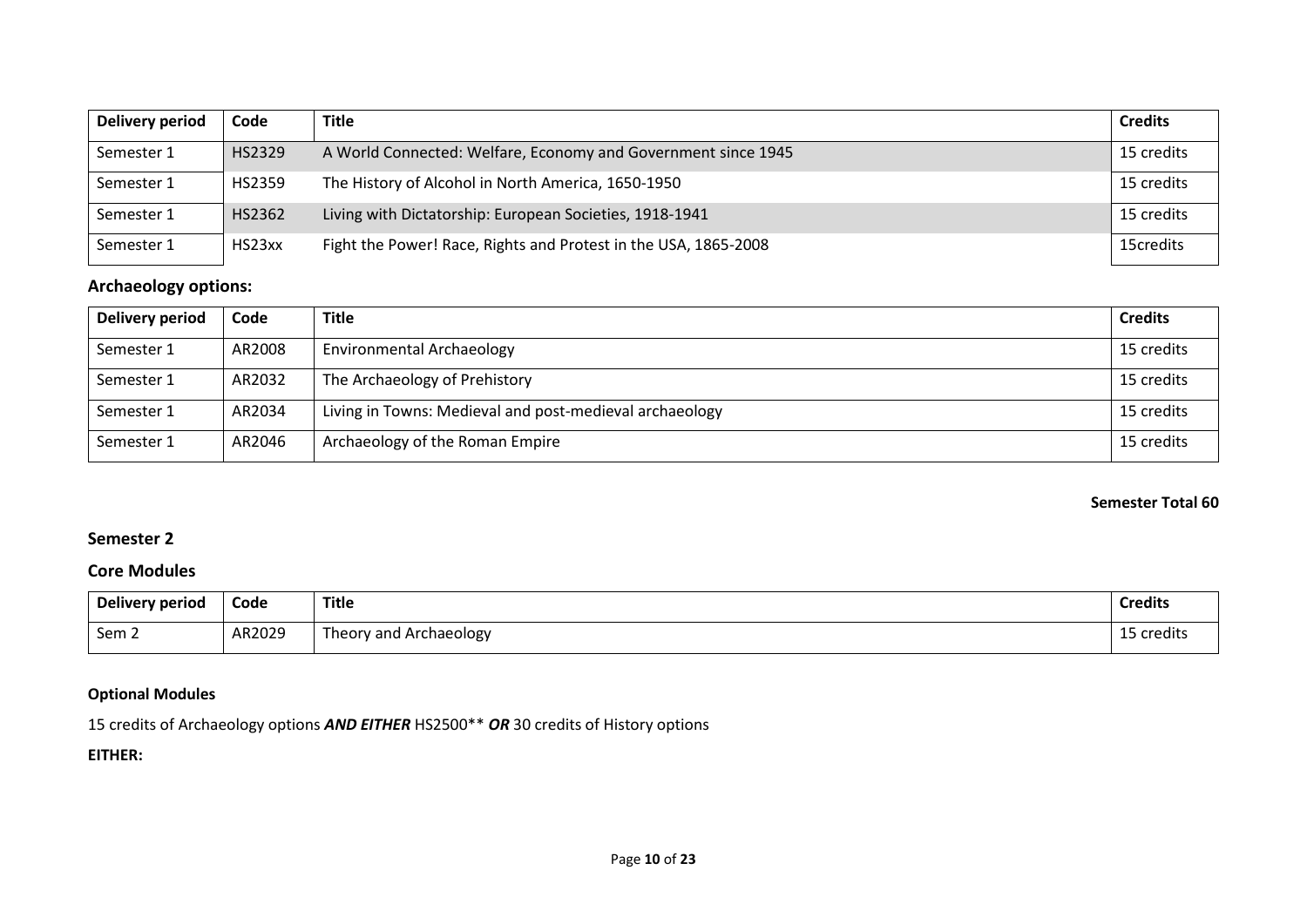| Delivery period | Code   | Title                              | <b>Credits</b> |
|-----------------|--------|------------------------------------|----------------|
| Sem 2           | HS2500 | Becoming the Historical Researcher | 30 credits     |

# **OR:**

## **Two History option:**

| <b>Delivery period</b> | Code   | <b>Title</b>                                                        | <b>Credits</b> |
|------------------------|--------|---------------------------------------------------------------------|----------------|
| Semester 2             | HS2027 | The Latin World: ancient, medieval and modern                       | 15 credits     |
| Semester 2             | HS2211 | Class Struggle and the Industrial Revolution                        | 15 credits     |
| Semester 2             | HS2236 | <b>Histories of Violence</b>                                        | 15 credits     |
| Semester 2             | HS2307 | Madness, Monarchy and Politics in Georgian Britain                  | 15 credits     |
| Semester 2             | HS2311 | Domestic Revolutions: Women, Men and the Family in American History | 15 credits     |
| Semester 2             | HS2353 | Enter the Dragon: Modern Chinese History, 1839-1989                 | 15 credits     |
| Semester 2             | HS2360 | History in the Classroom                                            | 15 credits     |
| Semester 2             | HS2802 | Working with History: The Heritage Field Project                    | 15 credits     |

# **15 credits of approved Archaeology options:**

| <b>Delivery period</b> | Code   | <b>Title</b>                                            | <b>Credits</b> |
|------------------------|--------|---------------------------------------------------------|----------------|
| Semester 2             | AR2028 | Archaeological Survey & Geomatics                       | 15 credits     |
| Semester 2             | AR2036 | Heritage Skills                                         | 15 credits     |
| Semester 2             | AR2033 | Celts, Britons & Barbarians: Iron Age Europe in context | 15 credits     |
| Semester 2             | AR2031 | <b>Artefact Analysis</b>                                | 15 credits     |
| Semester 2             | AR2043 | The Medieval Mediterranean World.                       | 15 credits     |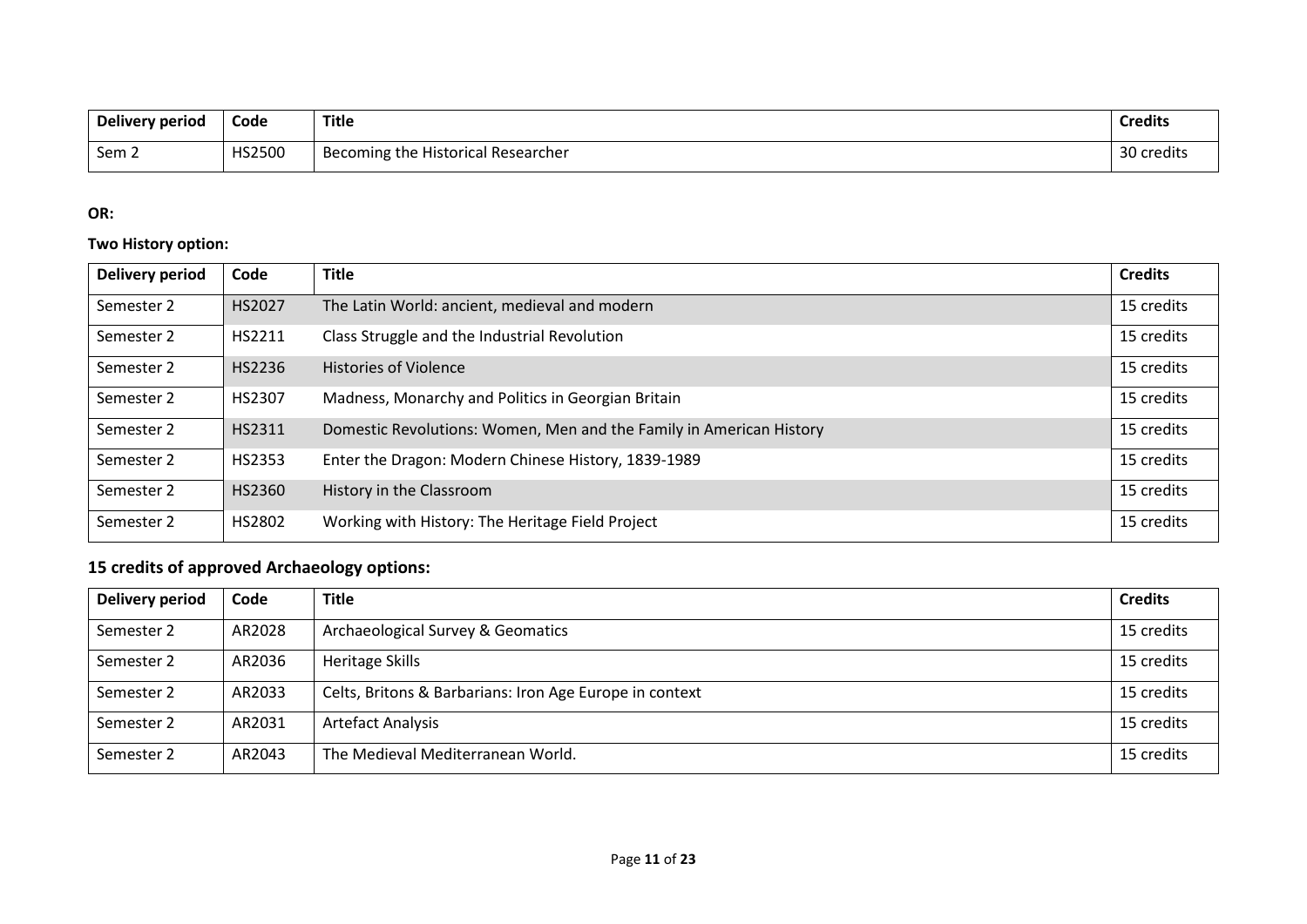**Note:** \*Students intending to choose a dissertation in History in Year 3 must take HS2500 Becoming the Historical Researcher in semester 2, and passing this is a prerequisite for continuing to Year 3.

# **Level 6/Year 3 2024/25**

# **A. For students taking a dissertation in Archaeology**

Credit breakdown

| <b>Status</b> | <b>Year long</b> | Semester 1 | Semester 2 |
|---------------|------------------|------------|------------|
| Core          | n/a              | 30 credits | 30 credits |
| Optional      | n/a              | 30 credits | 30 credits |

120 credits in total

### **Students must take AR3044, AR3059 and AR3060 and may take EITHER:**

A History Special Subject from the list below (HS 37XX) *AND* one 15 credit option module from the list of those available in Archaeology and History *OR* four option modules in Archaeology and History (30 credits in semester 1, 30 credits in semester 2).

All students must have at least 45 credits in each discipline, including at least 15 credits of taught options.

**NB: The History options listed are indicative of the range of subjects to be offered. Precise module choices may vary.**

| <b>Delivery period</b> | Code   | <b>Title</b>                                                           | <b>Credits</b> |
|------------------------|--------|------------------------------------------------------------------------|----------------|
| Year long              | HS3766 | Ideals of Womanhood in 19th Century America                            | 45 credits     |
| Year long              | HS3769 | The Holocaust: Genocide in Europe                                      | 45 credits     |
| Year long              | HS3774 | Cultures of Struggle and Liberation: Twentieth Century Southern Africa | 45 credits     |
| Year long              | HS3778 | Church, State and Belief in Soviet Russia, 1941-1991                   | 45 credits     |
| Year long              | HS37xx | The Medieval Natural World: an Environmental History                   | 45 credits     |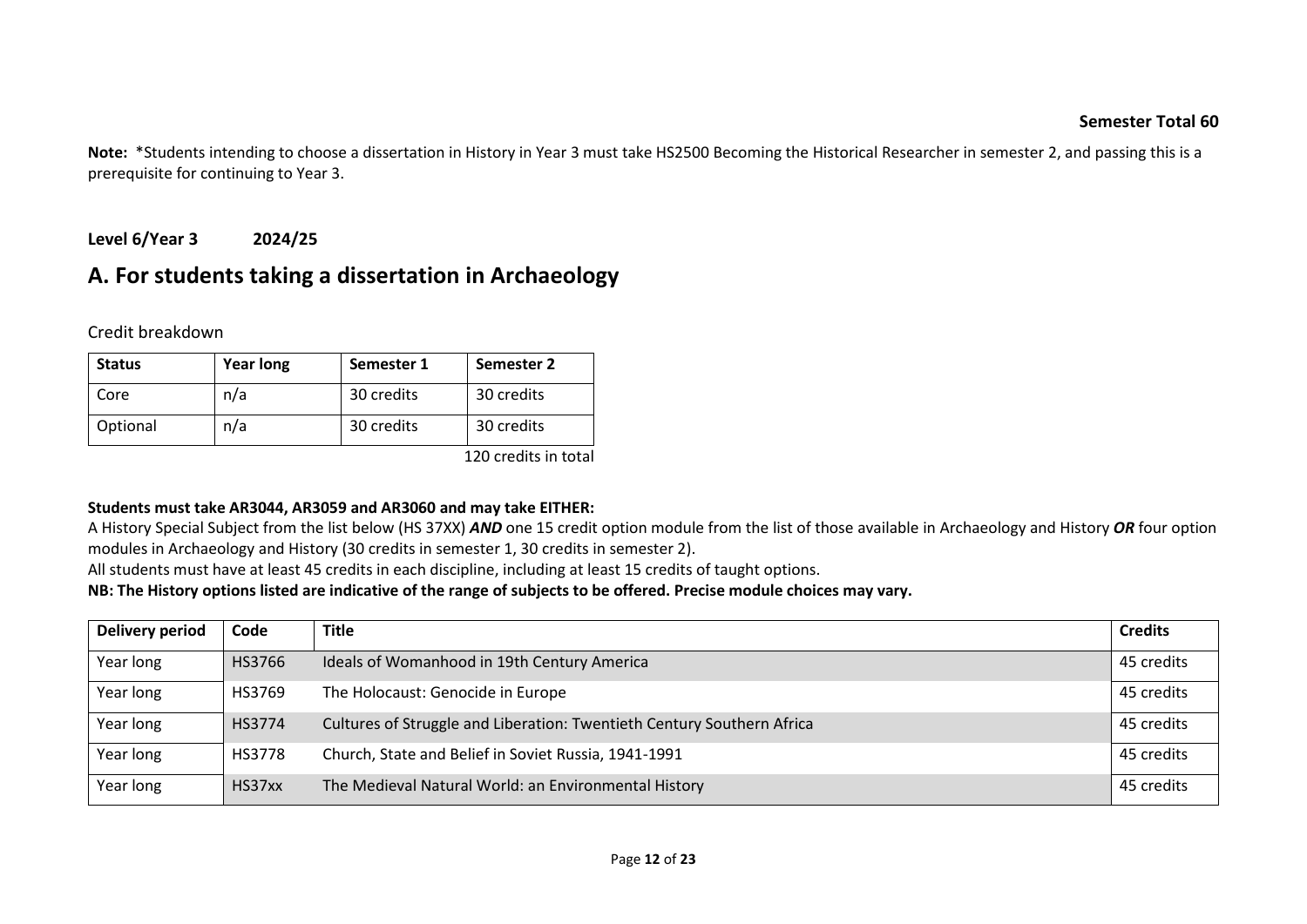### **SEMESTER 1**

### **Core Modules**

| Delivery period | Code   | <b>Title</b>                     | <b>Credits</b> |
|-----------------|--------|----------------------------------|----------------|
| Sem 1           | AR3059 | Archaeology Dissertation: Part I | 15 credits     |
| Sem 1           | AR3044 | Fieldwork II                     | 15 credits     |

# **Optional Modules**

## **History Options:**

| <b>Delivery period</b> | Code   | <b>Title</b>                                                               | <b>Credits</b> |
|------------------------|--------|----------------------------------------------------------------------------|----------------|
| Semester 1             | HS3627 | The Civil Rights Movement, 1945-1968                                       | 15 credits     |
| Semester 1             | HS3810 | Abolitionists: Antislavery Activism in Britain and America, 1787-1865      | 15 credits     |
| Semester 1             | HS3681 | You are what you wear? Clothing, fashion and belonging in the modern world | 15 credits     |
| Semester 1             | HS3688 | The Golden Age of Anglo-Saxon Northumbria                                  | 15 credits     |
| Semester 1             | HS3689 | When Two Dragons Fight: China and Japan at War in the Twentieth Century    | 15 credits     |
| Semester 1             | HS3808 | Gender, Crime and Deviance in Eighteenth Century Britain                   | 15 credits     |

### **Archaeology Options:**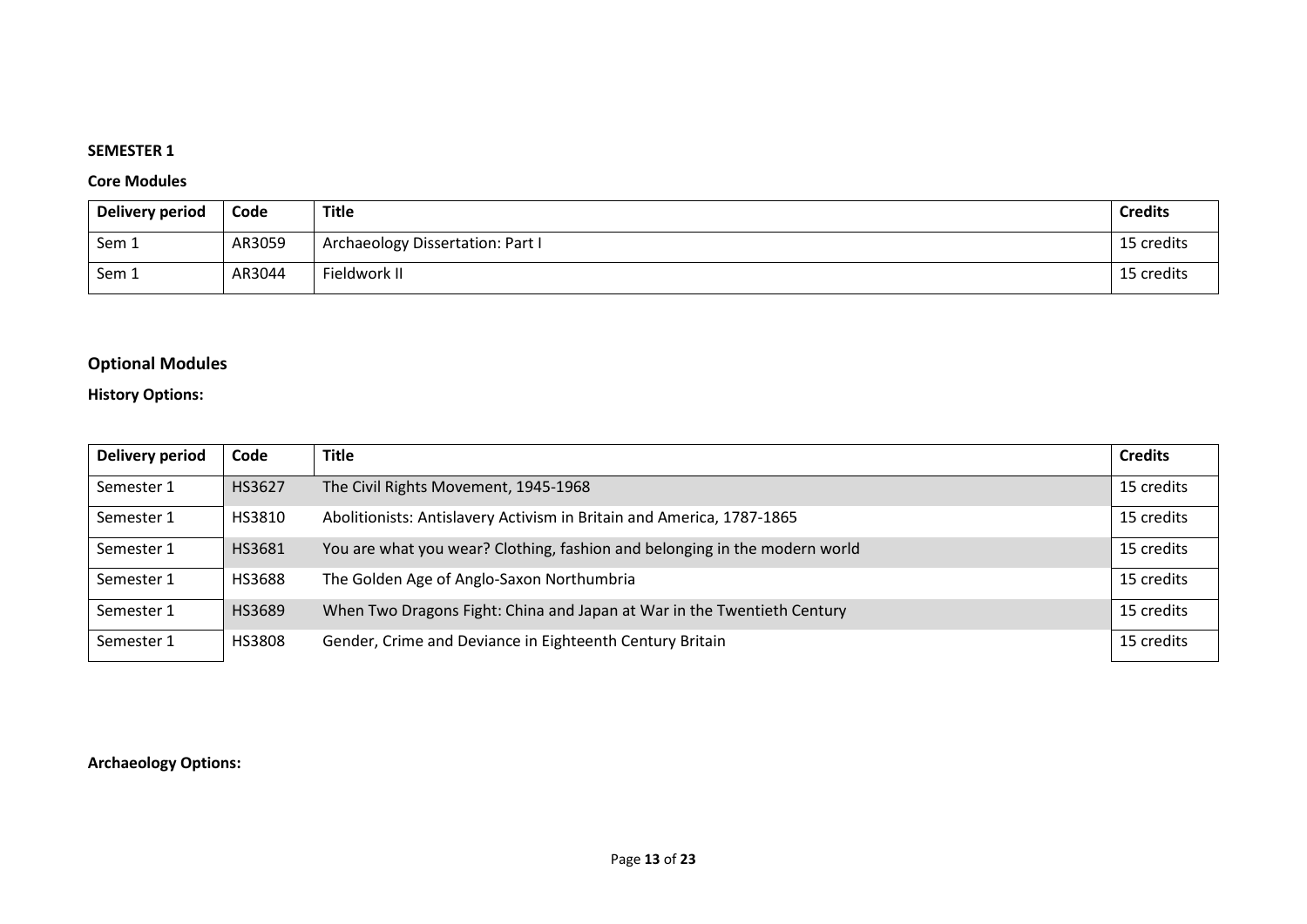| Delivery period | Code   | <b>Title</b>                                    | <b>Credits</b> |
|-----------------|--------|-------------------------------------------------|----------------|
| Semester 1      | AR3054 | Warfare and Violence in Antiquity               | 15 credits     |
| Semester 1      | AH3060 | Households and Domesticity in the Ancient World | 15 credits     |
| Semester 1      | AR3012 | <b>Early Christian Europe</b>                   | 15 credits     |
| Semester 1      | AR3088 | Archaeology of Islamic Societies                | 15 credits     |
| Semester 1      | AR3090 | South Asian Archaeology and Heritage            | 15 credits     |

### **SEMESTER 2**

### **Core Modules**

| Delivery period  | Code   | <b>Title</b>                     | <b>Credits</b> |
|------------------|--------|----------------------------------|----------------|
| Sem <sub>2</sub> | AR3060 | Archaeology Dissertation: Part 2 | 30<br>`credits |

# **Optional Modules**

## **History Options**

| <b>Delivery period</b> | Code   | <b>Title</b>                                                                   | <b>Credits</b> |
|------------------------|--------|--------------------------------------------------------------------------------|----------------|
| Semester 2             | HS3634 | Apocalypse Then: The USA and the Vietnam War                                   | 15 credits     |
| Semester 2             | HS3662 | Crime and Punishment in African American History                               | 15 credits     |
| Semester 2             | HS3691 | Indigenous Peoples of the Americas, c1350-1650                                 | 15 credits     |
| Semester 2             | HS3614 | Britain's Imperial Economy: Power, Wealth and Colonialism, 1830-1914           | 15 credits     |
| Semester 2             | HS3620 | What Difference Did the War Make? British Society and the Great War, 1900-1939 | 15 credits     |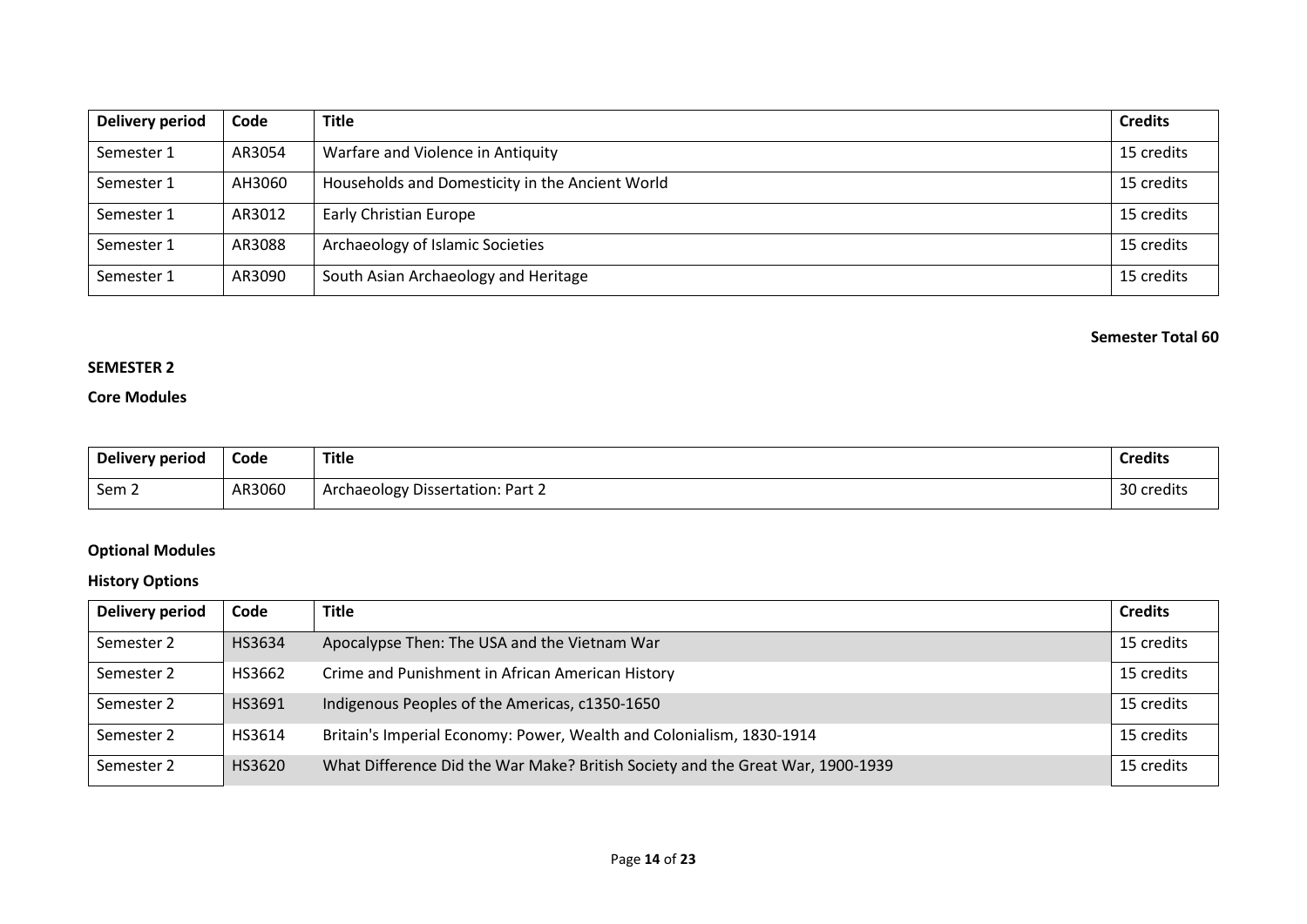| Delivery period | Code   | Title                                                 | <b>Credits</b> |
|-----------------|--------|-------------------------------------------------------|----------------|
| Semester 2      | HS3699 | From Empire to Nation: Modern South Asia, c.1857-1947 | 15 credits     |

### **Archaeology options:**

| Delivery period | Code   | <b>Title</b>                                   | <b>Credits</b> |
|-----------------|--------|------------------------------------------------|----------------|
| Semester 2      | AH3062 | <b>Greek and Roman Art</b>                     | 15 credits     |
| Semester 2      | AH3070 | Archaeology/Ancient History in Education       | 15 credits     |
| Semester 2      | AH3085 | The Archaeology of Colonialism in the Americas | 15 credits     |
| Semester 2      | AR3087 | <b>Plants and People</b>                       | 15 credits     |
| Semester 2      | AR3089 | Power and Difference in the Past               | 15 credits     |

#### **Semester Total 60**

# **B. For students taking a dissertation in History**

Credit breakdown

| <b>Status</b> | <b>Year long</b> | Semester 1 | Semester 2                                            |
|---------------|------------------|------------|-------------------------------------------------------|
| Core          | 45 credits       | 15 credits | n/a                                                   |
| Optional      | n/a              | 30 credits | 30 credits                                            |
|               |                  |            | $1.20 \pm 0.00$ and $1.1 \pm 0.00$ and $1.1 \pm 0.00$ |

120 credits in total

Students must take HS3510, AR3044 and 60 credits of option modules in Archaeology and History (30 credits in semester 1, 30 credits in semester 2). All students must have at least 45 credits in each discipline, including at least 15 credits of taught options.

**NB: The History options listed are indicative of the range of subjects to be offered. Precise module choices may vary**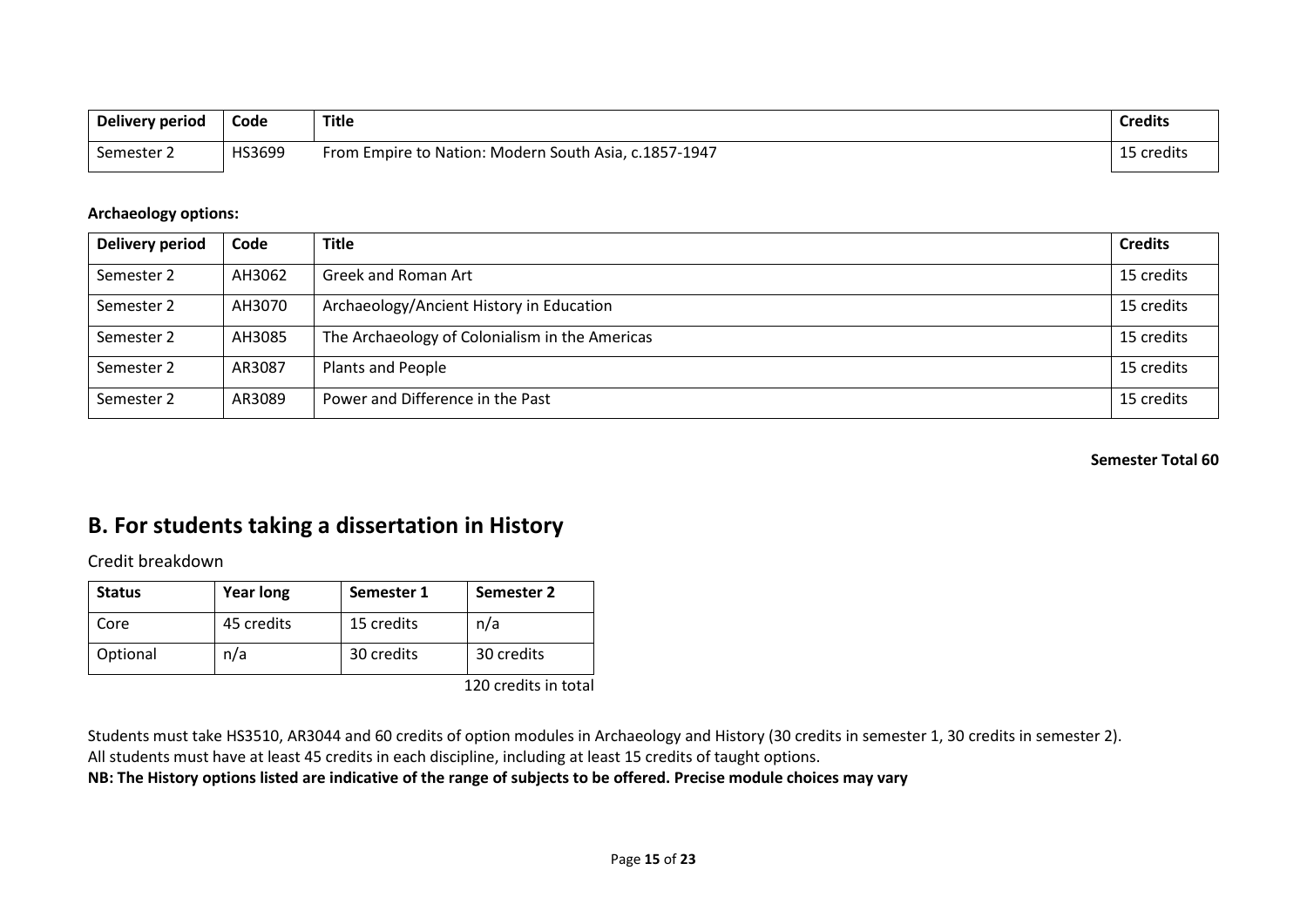# **Year Long Modules**

| Delivery period | Code   | <b>Title</b>                | <b>Credits</b>     |
|-----------------|--------|-----------------------------|--------------------|
| Year long       | HS3510 | <b>History Dissertation</b> | .<br>45<br>credits |

### **Semester 1**

### **Core**

| Delivery period | Code   | <b>Title</b>             | <b>Credits</b>                        |
|-----------------|--------|--------------------------|---------------------------------------|
| Semester 1      | AR3044 | <sup>c</sup> ieldwork II | $\sim$ $\sim$<br>.<br>i credits<br>-- |

# **History Options:**

| Delivery period | Code   | <b>Title</b>                                             | <b>Credits</b> |
|-----------------|--------|----------------------------------------------------------|----------------|
| Semester 1      | HS3634 | The USA and the Vietnam War                              | 15 credits     |
| Semester 1      | HS3662 | Crime and Punishment in African-American History         | 15 credits     |
| Semester 1      | HS3688 | The Golden Age of Anglo-Saxon Northumbria                | 15 credits     |
| Semester 1      | HS3694 | Diasporas and Migrations in the Modern World             | 15 credits     |
| Semester 1      | HS3699 | From Empire to Nation: Modern South Asia, 1857-1947      | 15 credits     |
| Semester 1      | HS3808 | Gender, Crime and Deviance in Eighteenth-Century Britain | 15 credits     |

# **Archaeology Options:**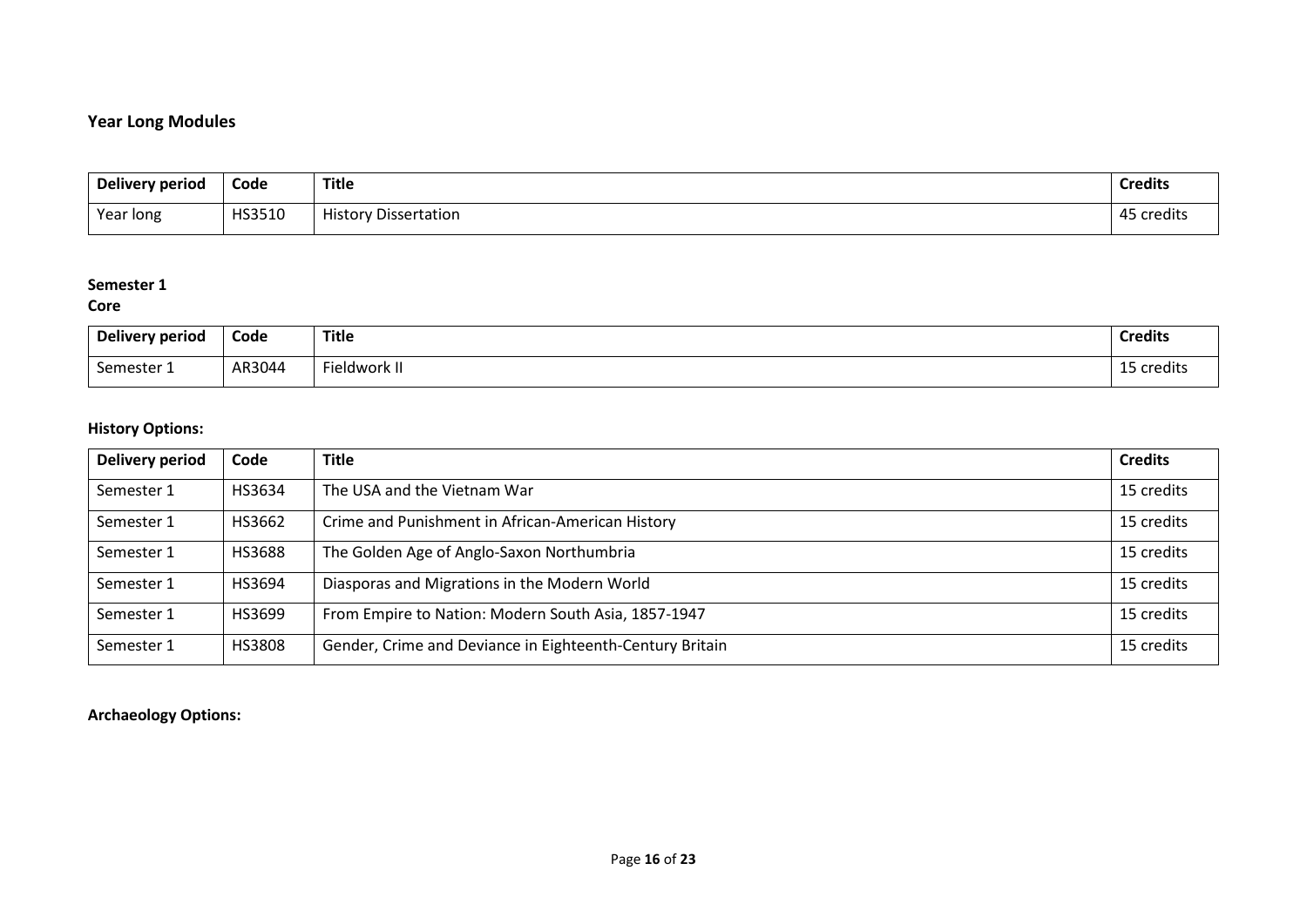| Delivery period | Code   | <b>Title</b>                                    | <b>Credits</b> |
|-----------------|--------|-------------------------------------------------|----------------|
| Semester 1      | AR3054 | Warfare and Violence in Antiquity               | 15 credits     |
| Semester 1      | AR3060 | Households and Domesticity in the Ancient World | 15 credits     |
| Semester 1      | AR3012 | <b>Early Christian Europe</b>                   | 15 credits     |
| Semester 1      | AR3017 | Archaeozoology                                  | 30 credits     |
| Semester 1      | AR3088 | Archaeology of Islamic Societies                | 15 credits     |
| Semester 1      | AR3090 | South Asian Archaeology and Heritage            | 15 credits     |

### **SEMESTER 2**

### **History Options**

| Delivery period | Code   | <b>Title</b>                                                            | <b>Credits</b> |
|-----------------|--------|-------------------------------------------------------------------------|----------------|
| Semester 2      | HS3614 | The Imperial Economy: Britain and the Wider World 1815-1914             | 15 credits     |
| Semester 2      | HS3620 | What Difference Did the War Make? British Society and the Great War     | 15 credits     |
| Semester 2      | HS3689 | When Two Dragons Fight: China and Japan at War in the Twentieth Century | 15 credits     |
| Semester 2      | HS3691 | Indigenous Peoples of the Americas, c. 1350-1650                        | 15 credits     |
| Semester 2      | HS3696 | The Medieval Natural World                                              | 15 credits     |
| Semester 2      | HS3810 | Abolitionists: Antislavery Activism in Britain and America, 1787-1865   | 15 credits     |

## **Archaeology Options:**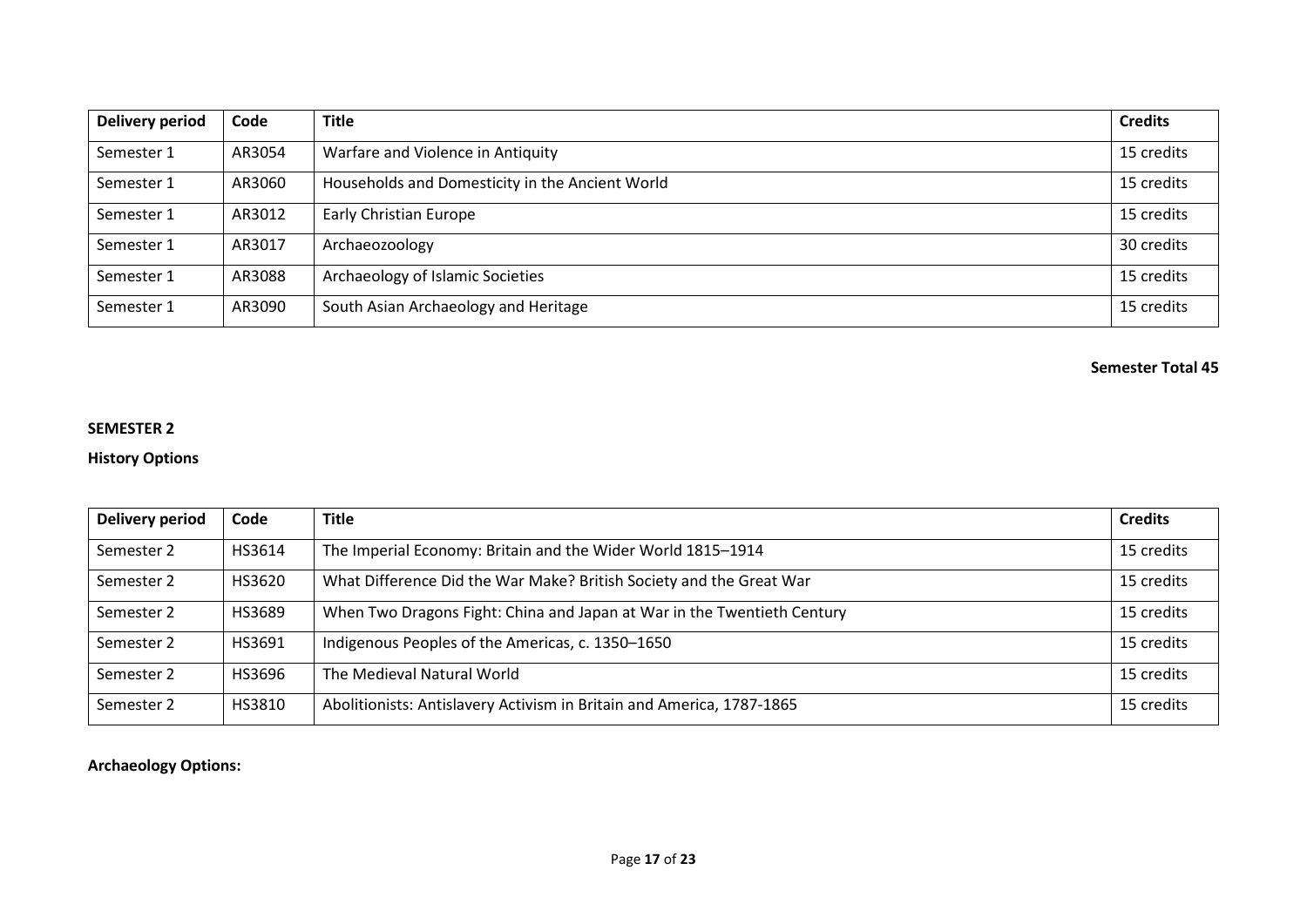| Delivery period | Code   | <b>Title</b>                                   | <b>Credits</b> |
|-----------------|--------|------------------------------------------------|----------------|
| Semester 2      | AH3062 | <b>Greek and Roman Art</b>                     | 15 credits     |
| Semester 2      | AR3085 | The Archaeology of Colonialism in the Americas | 15 credits     |
| Semester 2      | AR3070 | Archaeology/Ancient History in Education       | 15 credits     |
| Semester 2      | AR3087 | <b>Plants and People</b>                       | 15 credits     |
| Semester 2      | AR3089 | Power and Difference in the Past               | 15 credits     |

#### **INTERNATIONAL NETWORK OF UNIVERSITY EXCHANGE**

Joint degree students may study abroad at one of the following partner institutions for one semester, taking modules equivalent to those the students would have taken at Leicester, ensuring appropriate academic progression. The following are the approved partner institutions: Flinders University, Australia, La Trobe University, Australia and James Madison University, Virginia, USA. Students should contact the School of History for further information.

### **BA HISTORY AND ARCHAEOLOGY WITH A YEAR ABROAD**

The above four-year degree is also available. Students may only enter the four-year variant of the relevant three-year programme by transferring at the end of the first-year and on the recommendation of the heads of the divisions concerned. Transfer is conditional on successful completion of first-year modules. The programme structure is as for first, second and final year modules for the three-year programme (above). The third year is spent abroad at an approved partner institution.

For students wishing to follow the History programme:

The programme is assessed as a Four Year Programme with a year out, with the year abroad treated as the 'year out'. The year out does not count towards the final classification, but a student must pass all modules taken during the year abroad to proceed to the final year of the programme. The second and fourth years are used in determining the degree class, according to the standard scheme for three-year programmes.

Degrees will be classified using the same scheme as for three-year programmes.

**To take part in the History Erasmus programme students must pass all modules in years 1 and 2, and achieve a minimum average mark of 60 in year 2. They must also have learned the language of the destination country, providing the Office with a language certificate as evidence of satisfactory completion of**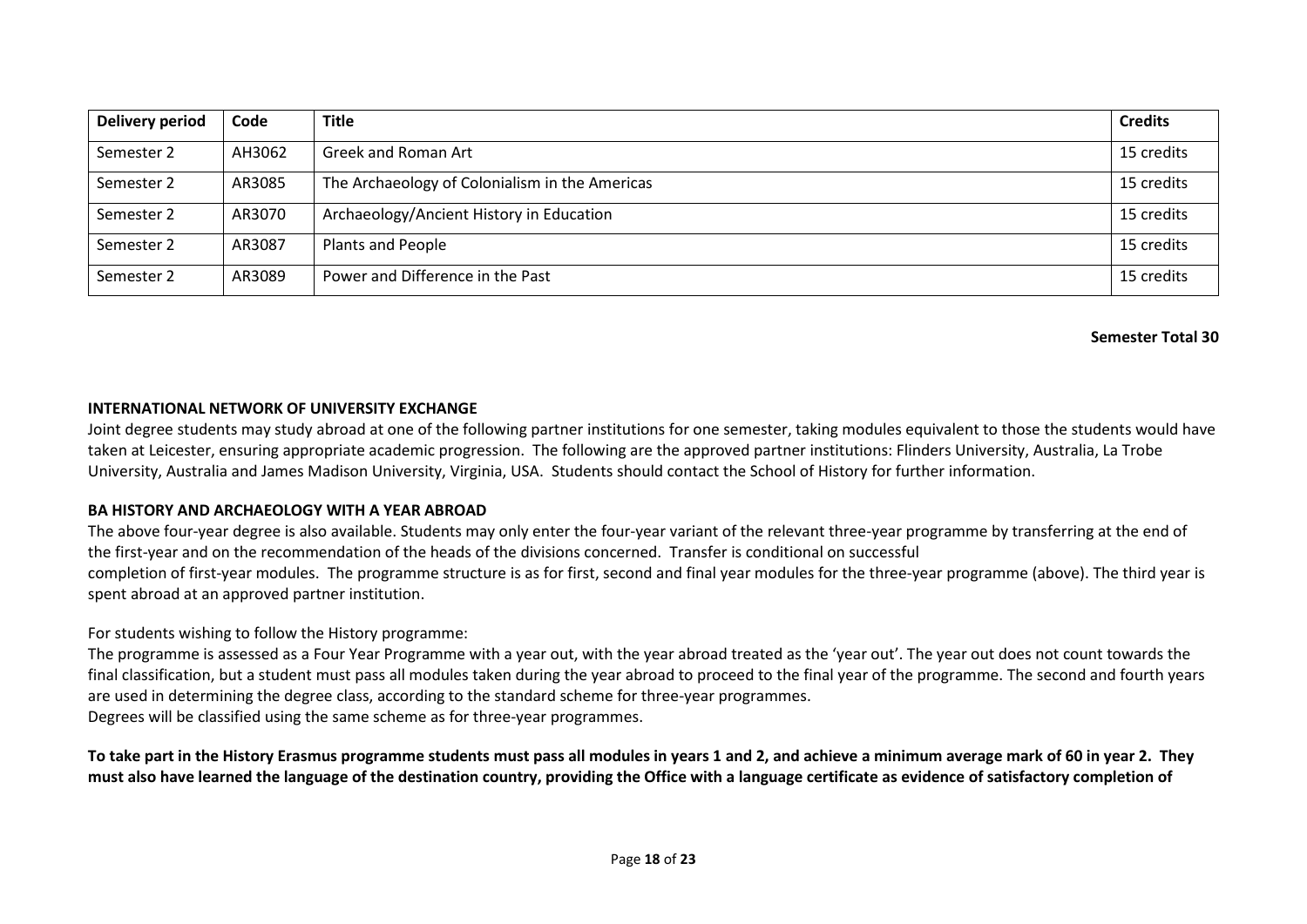**training through the 'Languages at Leicester scheme' or an appropriate alternative. Failure to meet these criteria will lead to the School recommending transfer to the 3-year degree which the student would otherwise have taken.**

# **Appendix 2: Module specifications**

See undergraduat[e module specification database](http://www.le.ac.uk/sas/courses/documentation) (Note - modules are organized by year of delivery).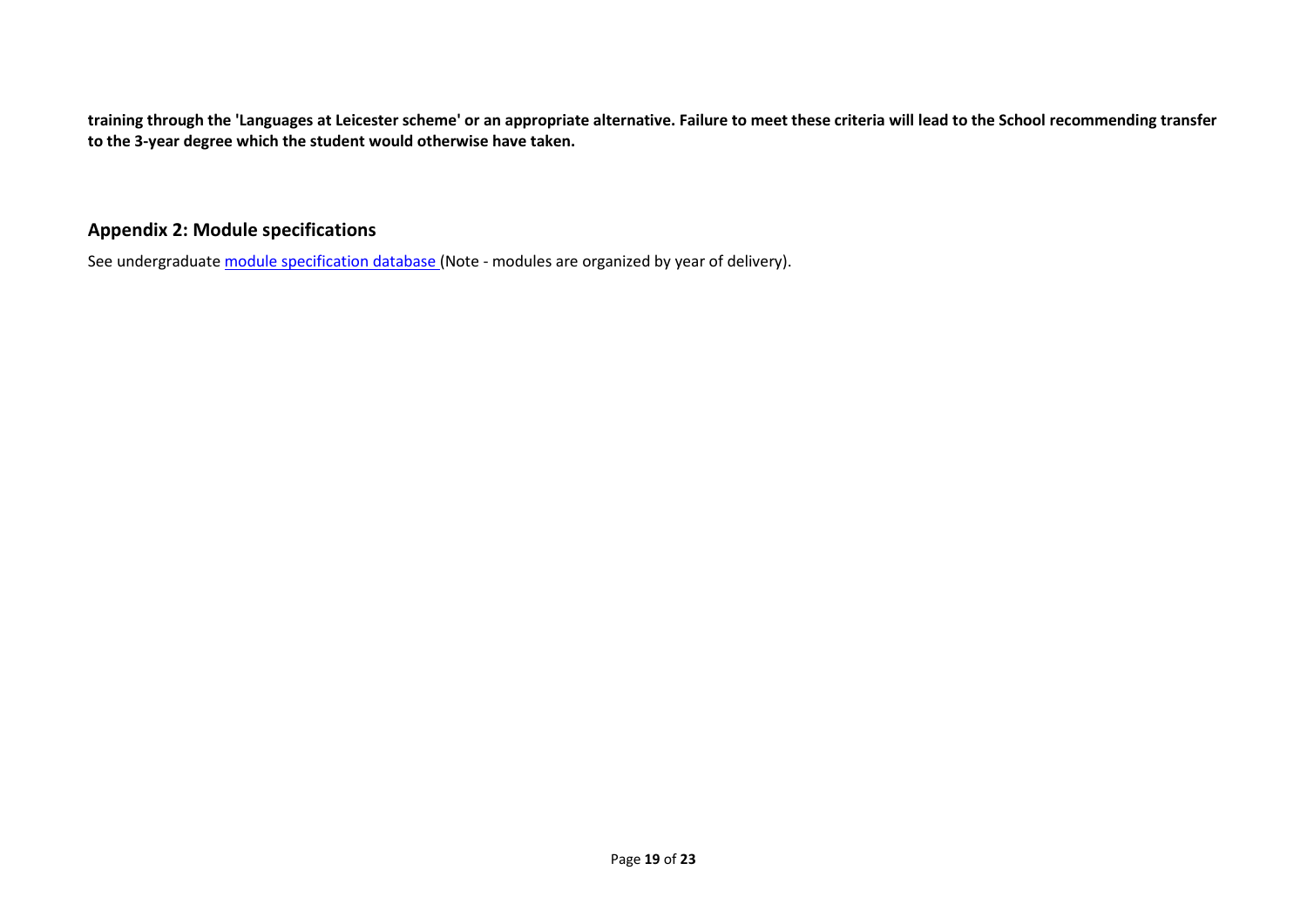**Appendix 3: Skills matrix**

**Programme Specification Appendix 3 BA History and Archaeology**

|                           |                           |                            |                              |                         |                                        | Level          |                 |                                       |                                                  |                               |                         |                          |     |
|---------------------------|---------------------------|----------------------------|------------------------------|-------------------------|----------------------------------------|----------------|-----------------|---------------------------------------|--------------------------------------------------|-------------------------------|-------------------------|--------------------------|-----|
|                           |                           |                            |                              |                         |                                        | one<br>History |                 |                                       |                                                  |                               |                         |                          |     |
|                           |                           |                            |                              | AR10XX(2)               |                                        | Options        |                 | History                               |                                                  |                               |                         |                          |     |
|                           | AR1004-<br>5 Introduction |                            | <b>HS1001</b><br>Barbarism   | Debates in              | Contemporary AR20XX(1) Fieldwork 1013, | HS1012,        | HS2400          | <b>Varieties</b> Level<br>Modules Two | Level Two                                        | AR2029                        | HS2500 Becoming HS3501- |                          | AR: |
| <b>Programme Learning</b> | to World                  | AR1007 Archaeologyand      |                              | Archaeological & AR3044 |                                        | 1016,          |                 |                                       | Perceiving HS2231-History Archaeology Theory and |                               | the Historical          | 3502                     | 306 |
| <b>Outcomes</b>           |                           | Archaeology the essentials | <b>Civilisation Research</b> |                         | Fieldwork II                           |                | AM1004 the Past | HS2400 Options Options                |                                                  | <b>Archaeology Researcher</b> |                         | <b>Dissertation Dist</b> |     |
| (a) Discipline specific   |                           |                            |                              |                         |                                        |                |                 |                                       |                                                  |                               |                         |                          |     |
| knowledge and             |                           |                            |                              |                         |                                        |                |                 |                                       |                                                  |                               |                         |                          |     |
| competencies              |                           |                            |                              |                         |                                        |                |                 |                                       |                                                  |                               |                         |                          |     |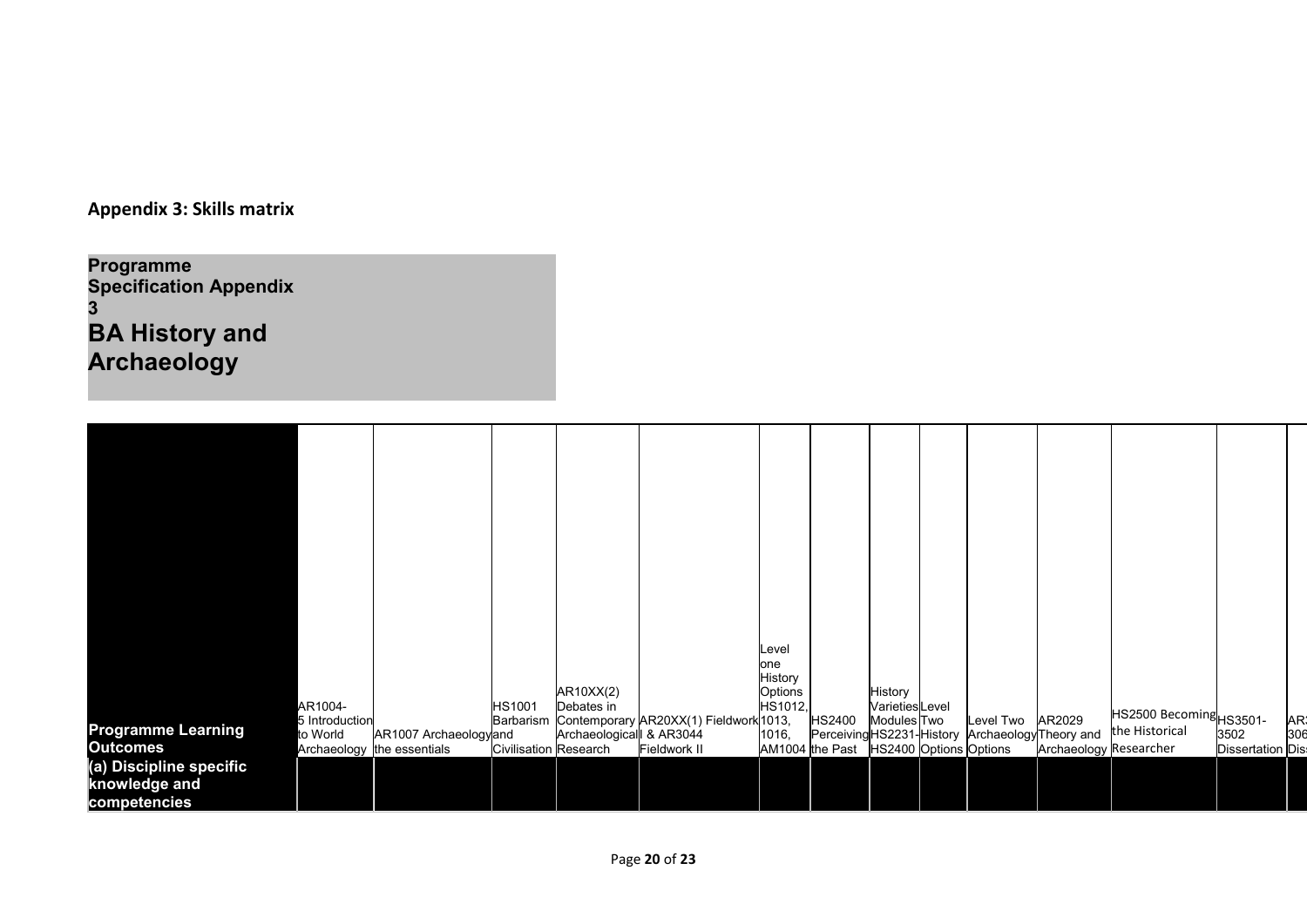| (vi) Other discipline specific<br>competencies    |                    |              |                           |                           |                    |                           |                    |                           |                           |                    |                           |                  |              |   |
|---------------------------------------------------|--------------------|--------------|---------------------------|---------------------------|--------------------|---------------------------|--------------------|---------------------------|---------------------------|--------------------|---------------------------|------------------|--------------|---|
| Design, research, and present                     |                    |              |                           |                           |                    |                           |                    |                           |                           |                    |                           |                  |              |   |
| a sustained and                                   |                    |              |                           |                           |                    |                           |                    |                           |                           |                    |                           |                  |              |   |
| independently conceived                           |                    |              |                           |                           |                    |                           |                    |                           |                           |                    |                           |                  |              |   |
| piece of writing about an                         |                    |              |                           |                           |                    |                           |                    |                           |                           |                    |                           |                  |              |   |
| historical or                                     |                    |              |                           |                           |                    |                           |                    |                           |                           |                    |                           |                  |              |   |
| archaeological problem                            |                    |              |                           |                           |                    |                           |                    |                           |                           |                    |                           | $\boldsymbol{x}$ | X            |   |
| (b) Transferable skills                           |                    |              |                           |                           |                    |                           |                    |                           |                           |                    |                           |                  |              |   |
| (i) Oral communication                            |                    |              |                           |                           |                    |                           |                    |                           |                           |                    |                           |                  |              |   |
| Demonstrate clarity, fluency,                     |                    |              |                           |                           |                    |                           |                    |                           |                           |                    |                           |                  |              |   |
| and coherence in oral                             |                    |              |                           |                           |                    |                           |                    |                           |                           |                    |                           |                  |              |   |
| expression of historical and                      |                    |              |                           |                           |                    |                           |                    |                           |                           |                    |                           |                  |              |   |
| archaeological Issues                             | $\pmb{\mathsf{X}}$ |              | $\boldsymbol{\mathsf{x}}$ | $\boldsymbol{\mathsf{X}}$ |                    | $\mathbf{x}$              | $\pmb{\mathsf{X}}$ | $\boldsymbol{\mathsf{x}}$ | $\pmb{\chi}$              | $\mathbf{x}$       | $\boldsymbol{\mathsf{x}}$ | $\mathbf{x}$     |              |   |
| Participate effectively in                        |                    |              |                           |                           |                    |                           |                    |                           |                           |                    |                           |                  |              |   |
| group discussions                                 | $\pmb{\mathsf{x}}$ |              | $\boldsymbol{x}$          | $\boldsymbol{x}$          | $\pmb{\mathsf{x}}$ | $\boldsymbol{x}$          | $\pmb{\mathsf{x}}$ | $\pmb{\chi}$              | $\boldsymbol{\mathsf{x}}$ | $\pmb{\mathsf{x}}$ | $\boldsymbol{\mathsf{x}}$ | $\boldsymbol{x}$ |              |   |
| (ii) Written communication                        |                    |              |                           |                           |                    |                           |                    |                           |                           |                    |                           |                  |              |   |
| Develop and sustain                               |                    |              |                           |                           |                    |                           |                    |                           |                           |                    |                           |                  |              |   |
| historical and archaeological                     |                    |              |                           |                           |                    |                           |                    |                           |                           |                    |                           |                  |              |   |
| arguments in a variety of                         |                    |              |                           |                           |                    |                           |                    |                           |                           |                    |                           |                  |              |   |
| literary forms                                    | $\pmb{\mathsf{x}}$ |              | $\mathbf{x}$              | $\mathbf{x}$              | $\pmb{\mathsf{x}}$ | $\boldsymbol{\mathsf{x}}$ | $\pmb{\mathsf{X}}$ | $\boldsymbol{\mathsf{x}}$ | $\pmb{\mathsf{x}}$        | $\boldsymbol{x}$   | $\boldsymbol{\mathsf{x}}$ | $\mathbf{x}$     | X            |   |
| Demonstrate                                       |                    |              |                           |                           |                    |                           |                    |                           |                           |                    |                           |                  |              |   |
| clarity, fluency and coherence                    |                    |              |                           |                           |                    |                           |                    |                           |                           |                    |                           |                  |              |   |
| in written expression of                          |                    |              |                           |                           |                    |                           |                    |                           |                           |                    |                           |                  |              |   |
| historical and                                    |                    |              |                           |                           |                    |                           |                    |                           |                           |                    |                           |                  |              |   |
| archaeological issues                             | $\mathbf{x}$       | $\mathbf{x}$ | $\mathbf{x}$              | $\boldsymbol{\mathsf{x}}$ | $\mathbf{x}$       | $\mathbf{x}$              | $\boldsymbol{x}$   | $\mathbf{x}$              | $\boldsymbol{\mathsf{x}}$ | $\mathbf{x}$       | $\boldsymbol{x}$          | $\mathbf{x}$     | $\mathbf{x}$ |   |
| (iii) Information technology                      |                    |              |                           |                           |                    |                           |                    |                           |                           |                    |                           |                  |              |   |
| Use IT effectively to support                     |                    |              |                           |                           |                    |                           |                    |                           |                           |                    |                           |                  |              |   |
| their historical and                              |                    |              |                           |                           |                    |                           |                    |                           |                           |                    |                           |                  |              |   |
| archaeological studies,<br>including using IT for |                    |              |                           |                           |                    |                           |                    |                           |                           |                    |                           |                  |              |   |
| bibliographic and archive                         |                    |              |                           |                           |                    |                           |                    |                           |                           |                    |                           |                  |              |   |
| searches, data analysis and                       | X                  | X            | X                         | X                         | X                  | x                         | X                  | X                         | X                         | X                  | X                         | X                | X            | X |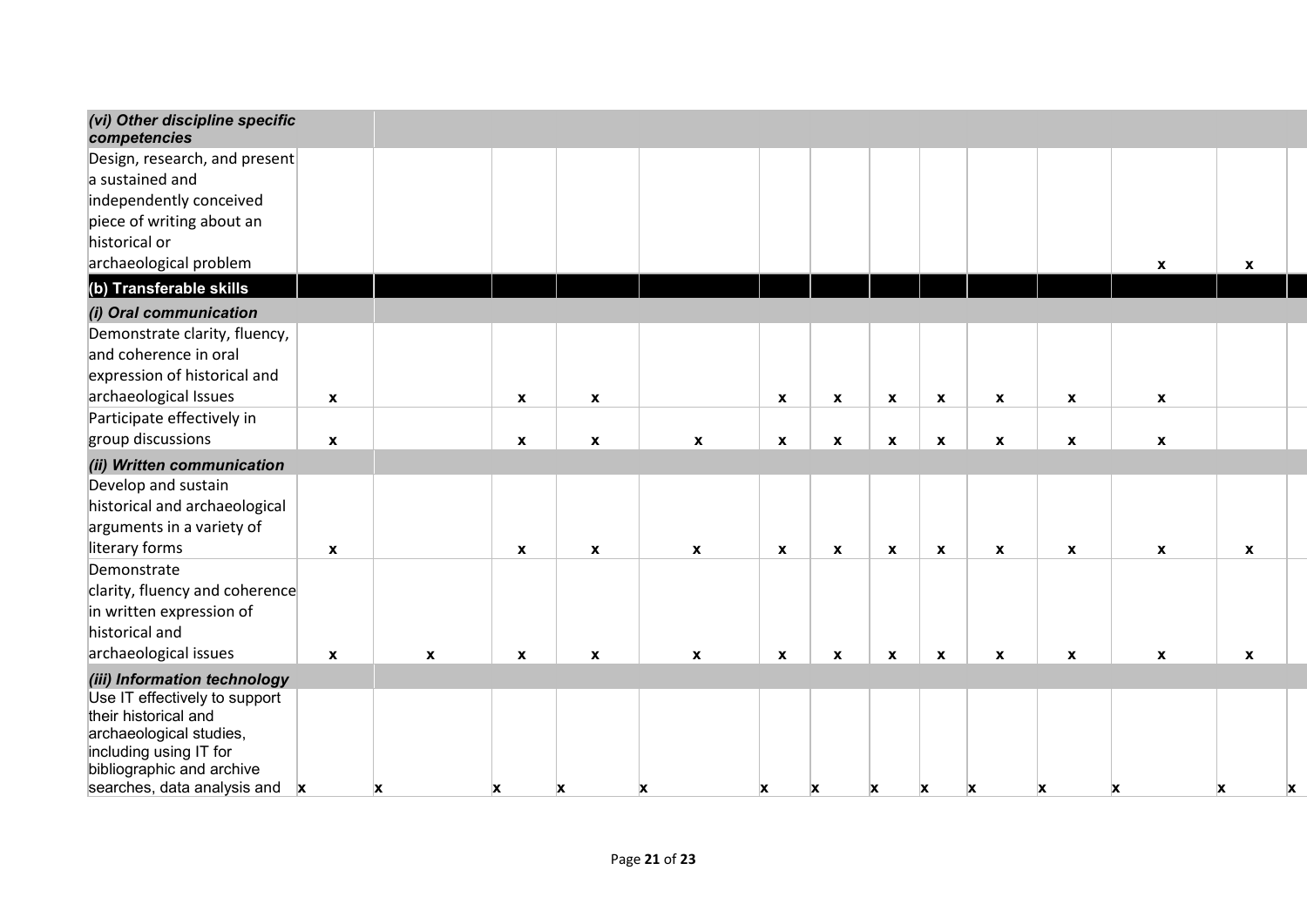| written/visual presentation of<br>evidence |                           |                           |                  |                           |                  |                  |              |              |                           |                    |                           |                           |                           |  |
|--------------------------------------------|---------------------------|---------------------------|------------------|---------------------------|------------------|------------------|--------------|--------------|---------------------------|--------------------|---------------------------|---------------------------|---------------------------|--|
| (iv) Numeracy                              |                           |                           |                  |                           |                  |                  |              |              |                           |                    |                           |                           |                           |  |
| Consider the uses of                       |                           |                           |                  |                           |                  |                  |              |              |                           |                    |                           |                           |                           |  |
| numerical data in historical               |                           |                           |                  |                           |                  |                  |              |              |                           |                    |                           |                           |                           |  |
| and archaeological analysis                |                           | $\boldsymbol{\mathsf{x}}$ |                  |                           | $\mathbf{x}$     |                  | $\mathbf{x}$ |              | $\boldsymbol{\mathsf{x}}$ | $\boldsymbol{x}$   |                           | $\boldsymbol{\mathsf{x}}$ | $\mathbf x$               |  |
| (v) Team working                           |                           |                           |                  |                           |                  |                  |              |              |                           |                    |                           |                           |                           |  |
| Be able to work                            |                           |                           |                  |                           |                  |                  |              |              |                           |                    |                           |                           |                           |  |
| collaboratively to explore                 |                           |                           |                  |                           |                  |                  |              |              |                           |                    |                           |                           |                           |  |
| historical and archaeological              |                           |                           |                  |                           |                  |                  |              |              |                           |                    |                           |                           |                           |  |
| issues and arguments and to                |                           |                           |                  |                           |                  |                  |              |              |                           |                    |                           |                           |                           |  |
| recognise the value of                     |                           |                           |                  |                           |                  |                  |              |              |                           |                    |                           |                           |                           |  |
| working closely with others                | $\boldsymbol{\mathsf{x}}$ |                           | $\boldsymbol{x}$ | $\pmb{\mathsf{x}}$        | $\boldsymbol{x}$ | $\mathbf x$      | $\mathbf x$  | $\mathbf{x}$ | $\mathbf{x}$              | $\pmb{\mathsf{x}}$ | $\pmb{\chi}$              |                           |                           |  |
| (vi) Problem solving                       |                           |                           |                  |                           |                  |                  |              |              |                           |                    |                           |                           |                           |  |
| Address historical and                     |                           |                           |                  |                           |                  |                  |              |              |                           |                    |                           |                           |                           |  |
| archaeological problems in                 |                           |                           |                  |                           |                  |                  |              |              |                           |                    |                           |                           |                           |  |
| depth using contemporary                   |                           |                           |                  |                           |                  |                  |              |              |                           |                    |                           |                           |                           |  |
| text and material sources                  |                           |                           |                  |                           |                  |                  |              |              |                           |                    |                           |                           |                           |  |
| and advanced secondary                     |                           |                           |                  |                           |                  |                  |              |              |                           |                    |                           |                           |                           |  |
| literature                                 | $\boldsymbol{\mathsf{x}}$ | $\pmb{\chi}$              | $\mathbf{x}$     | $\pmb{\chi}$              | $\mathbf{x}$     | $\boldsymbol{x}$ | $\mathbf{x}$ | $\pmb{\chi}$ | $\pmb{\chi}$              | $\pmb{\chi}$       | $\boldsymbol{\mathsf{x}}$ | $\boldsymbol{\mathsf{x}}$ | $\mathbf{x}$              |  |
| (vii) Information handling                 |                           |                           |                  |                           |                  |                  |              |              |                           |                    |                           |                           |                           |  |
| Gather and deploy evidence                 |                           |                           |                  |                           |                  |                  |              |              |                           |                    |                           |                           |                           |  |
| and data to find, retrieve,                |                           |                           |                  |                           |                  |                  |              |              |                           |                    |                           |                           |                           |  |
| sort and exchange                          |                           |                           |                  |                           |                  |                  |              |              |                           |                    |                           |                           |                           |  |
| information                                |                           |                           |                  |                           |                  |                  |              |              |                           |                    |                           |                           |                           |  |
| and interpretations                        | $\mathbf{x}$              | $\boldsymbol{\mathsf{x}}$ | X                | $\boldsymbol{\mathsf{x}}$ | $\mathbf{x}$     | $\mathbf{x}$     | $\pmb{\chi}$ | $\mathbf{x}$ | $\boldsymbol{\mathsf{x}}$ | $\pmb{\chi}$       | $\pmb{\chi}$              | $\boldsymbol{\mathsf{x}}$ | $\boldsymbol{\mathsf{x}}$ |  |
| (viii) Skills for lifelong                 |                           |                           |                  |                           |                  |                  |              |              |                           |                    |                           |                           |                           |  |
| learning                                   |                           |                           |                  |                           |                  |                  |              |              |                           |                    |                           |                           |                           |  |